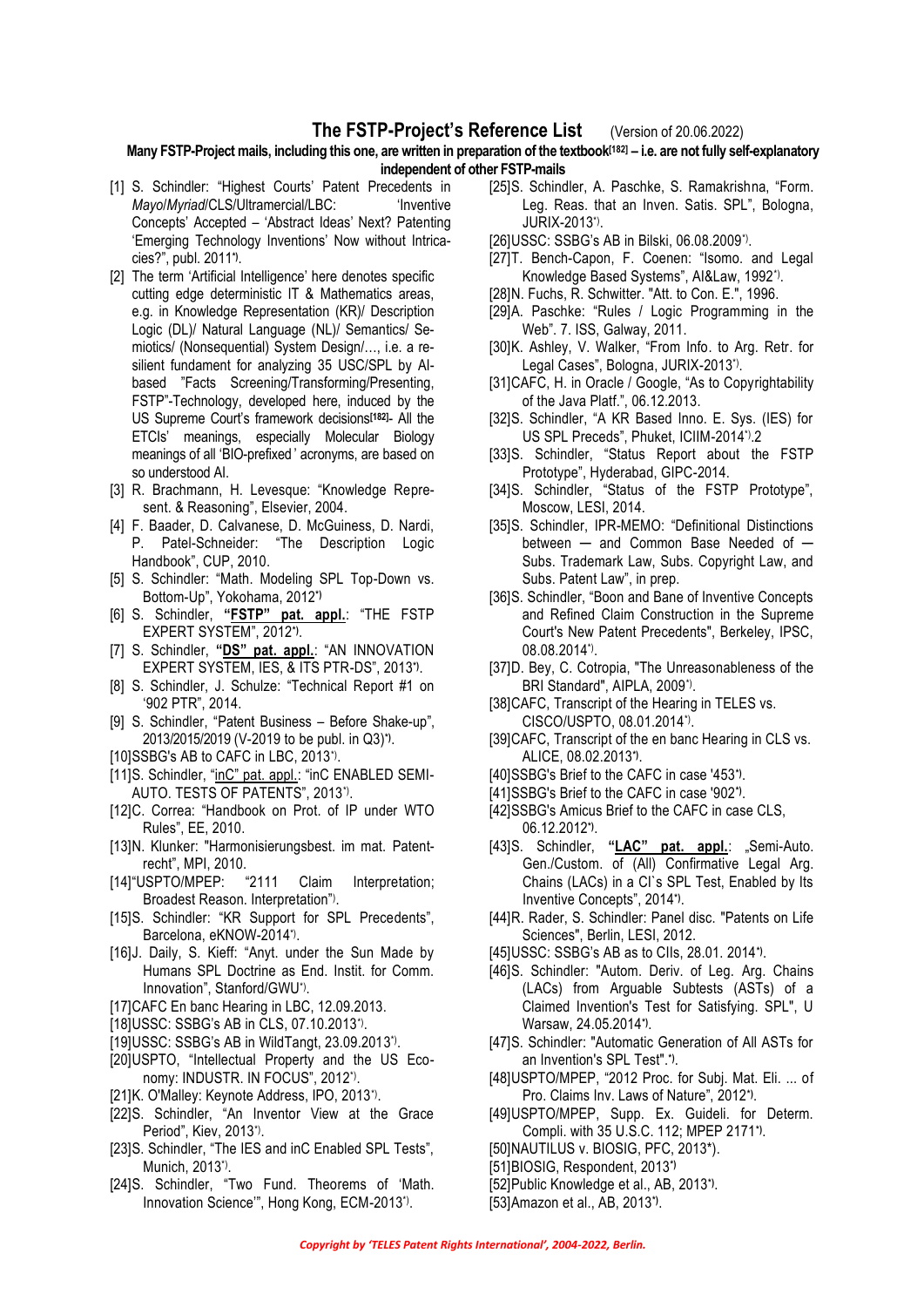- [54]White House, FACT SHEET ... the Presid.'s Call to Str. Our PS and Foster Inno., 2014**\*)** .
- [55]B. Russel: "Principia Mathematica", see wikipedia.
- [56]CAFC Decision Phillips v. AWH Corp., 12.07.2005
- [57]M. Adelman, R. Rader, J. Thomas: "Cases and Materials on Patent Law", West AP, 2009.
- [58]SSBG's Amicus Brief to the Supreme Court as to its (In)Definiteness Quest's, 03.03, 2014**\*)** .
- [59]S. Schindler, **"UI" pat. appl.**: "An IES Cap. of S-Auto. Gen./Invoking All LACs in the SPL-T …, Ean. by InCs", 2014**\*)** .
- [60]S. Schindler: "Auto. Der. of All Arg. Chains Leg. Def. Patenting/Patented Inventions", ISPIM**,** Montreal**,** 6.10.2014, **\*)** .
- [61]H. Wegner: "Indf., the Sl. Giant in SPL", [www.](http://www.laipla.net/)  [laipla.net/h](http://www.laipla.net/)al-wegners-top-ten-patent-cases/.
- [62].a) CAFC decision on reexamination of U.S. Pat. No. 7,145,902, 21.02.2014**\*)** .
- [63].b) CAFC decision on reexamination of U.S. Pat. No 6,954,453, 04.04.2014**\*)** .
- [64]B. Wegner, S. Schindler: "A Mathe. Structure Modeling Inventions", Coimbra, CICM-2014**\*)** .
- [65]SSBG's Petition to the CAFC for Rehearing En Banc in the '902 case, 18.04.2014**\*)** .
- [66]CAFC: VEDERI vs. GOOGLE, 14.03.2014
- [67]CAFC: THERASENSE decision, 25.05.2011
- [68]B. Fiacco: Amicus Brief to the CAFC in VERSATA v. SAP&USPTO, 24.03.14**\*)** .
- [69]USSC, Transcript of the oral argument in *Alice* Corp. v. CLS Bank, 31.03.2014\*) .
- [70]R. Rader, Keynote Speech: "Pat. Law and Liti. Ab.", ED Tex Bench and Bar Conf., 01.11.2013**\*)** .
- [71]S. Schindler, Keynote Speech: "eKnowledge of SPL – Trail Blazer into the Innovation Age", Barcelona, eKNOW-2014**\*)** .
- [72].a) S. Schindler: "The USSC's 'SPL Init.': Sci. Its SPL Interpreta. Removes 3 Everg. SPL Obscurities", PR, 08.04.2014**\*)** .
	- .b) S. Schindler: "The Supreme Court's 'SPL Initiative': Sci. Its SPL Int. Rem. 3 Everg. SPL Obsc. and En. Auto. in a CI's SPL Tests and Arg. Chains", Honolulu, IAM2014S, 18.07.14**\*)** .
- [73].a) USPTO/MPEP: "2014 Procedure For Subject Matter Eligibility Analysis Of Claims Reciting Or Involving Laws Of Nature/Natural Principles, Natural Phenomena, And/Or Natural Products", [48,49], 2014**\*)** .
	- .b) MEMORANDUM: "Prelim. Examin. Instructions in view of *Alice* v. CLS"**\*)** .
- [74]B. Wegner: "The Math. Background of Proving InCs Based Claimed Inv. Satisfies SPL", 7. GIPC, Mumbai, 16.01.2015.**\*)**
- [75]CAFC Order as to denial [65], 27.05.2014
- [76]D. Crouch: "En Banc Fed. Cir. Panel Changes the Law of Claim Construction", 13.07.2005**\*)** .
- [77]Video of the USPTO Hearing, 09.05.2014**\*)** .
- [78]R. Rader, Keynote Speech at GTIF, Geneva, 2014 and LESI, Moscow, 2014
- [79]S. Schindler: "On the BRI-Schism in the US NPS …", publ. 22.05.2014.**\*)**
- [80]USSC: SSBG's PfC in the '902 case, Draft\_V.133\_of\_ [121], publ. 14.07.2014**\*)** .
- [81]S. Schindler: "To Whom is Interested in the Supreme Court's Biosig Decision"**\*)**
- [82]R. DeBerardine: "Inno.Corp.Per.", FCBA**\*)** .
- [83]SSBG's Petition to the CAFC for Rehearing En Banc in the '453 case, 09.06.2014**\*)** .
- [84]CAFC's Order as to denial [83], 14.07.2014**\*)** .
- [85]CAFC: "At Three Decades", DC, 2012.
- [86]S. Schindler Foundation: "Transatlantic Coop. for Growth and Security", DC, 2011.
- [87]DPMA: "Recent Developments and Trends in US Patent Law", Munich, 2012.
- [88]FCBA: "Inno., Trade, Fis. Real.", Col. S., 2013.
- [89]LESI: GTIF, Geneva, 2014.
- [90]FCBA: "Sharp. C. Man.", Asheville, N.C., 2014
- [91]B. Wegner, S. Schindler: "A Math. KR Mod. for Claim Inter..& Con.", in prep.
- [92]SSBG's Petition for Writ of Certiorari to the Supreme Court in the '453 case, 06.10.2014**\*)** .
- [93]E. Morris: "What is 'Technology'?", IU I.N.**\*)**
- [94]E. Morris: "*Alice*, Artifice, and Action and Ultramercial", IU I.N., 08.07.2014**\*)** .
- [95]S. Schindler, ArAcPEP-MEMO: "Artifice, Action, and the Pat.-Eli. Prob.", in prep., 2014.
- [96]A. Chopra: "Deer in the Headlights. Response of Incumbent Firms to … ", School of Management, Fribourg, 2014**\*)** .
- [97]S. Schindler, DisInTech-MEMO: "R&D on Pat. Tech.: Eff. and Safety Boost.", in prep., 2014.
- [98]G. Boolos, J. Burgess, R. Jeffrey: "Computability and Logic", Cambridge UP, 2007.
- [99]A. Hirshfeld, Alexandria, PTO, 22.07.2014**\*)** .
- [100] C. Chun: "PTO's Scrutiny on Software Patents Paying Off", Law360, N.Y.**\*)** .
- [101] P. Michel, Keynote, PTO, 22.07.2014.
- [102] D. Jones, Alexandria, PTO, 22.07.2014.
- [103] R. Gomulkiewicz, Seattle, CASRIP, 25.07.14.
- [104] M. Lemley, Seattle, CASRIP, 25.07.2014.
- [105] D. Jones, Seattle, CASRIP, 25.07.2014.
- [106] B. LaMarca, Seattle, CASRIP, 25.07.2014.
- [107] J. Duffy, Seattle, CASRIP, 25.07.2014.
- [108] J. Pagenberg, Seattle, CASRIP, 25.07.2014.
- [109] M. Adelman, Seattle, CASRIP, 25.07.2014.
- [110] B. Stoll, Seattle, CASRIP, 25.07.2014.
- [111] R. Rader, Seattle, CASRIP, 25.07.2014.
- [112] E. Bowen, C. Yates: "Justices Should Back Off Patent Eligibility, …", L360**\*)** .
- [113] S. Schindler: "The CAFC's Rebellion is Over The USSC, by *Mayo*/Biosig/*Alice*, ...", publ. 07.08.2014**\*)** .
- [114] S. Elliott: "The USPTO Patent Subj. Matter Eligi. Guidance TRIPSs", 30.07.2014**\*)** .
- [115] W. Zheng: "Exhausting Patents", Berkeley, IPSC, 08.08.2014**\*)** .
- [116] R. Merges: "Ind. Inv.: A Limited Defense of Absolute Infringement Liability in Patent Law", Berkeley, IPSC, 08.08.2014\*).
- [117] J. Sarnoff, Berkeley, IPSC, 08.08.2014.
- [118] H. Surden: "Principles of Problematic Pats", Berkeley, IPSC, 08.08.2014**\*)** .
- [119] [www.zeit.de/2013/33/multiple-sklerose](http://www.zeit.de/2013/33/multiple-sklerose-medikament-tecfidera/seite-2*)[medikament-tecfidera/seite-2\\*](http://www.zeit.de/2013/33/multiple-sklerose-medikament-tecfidera/seite-2*)**)** .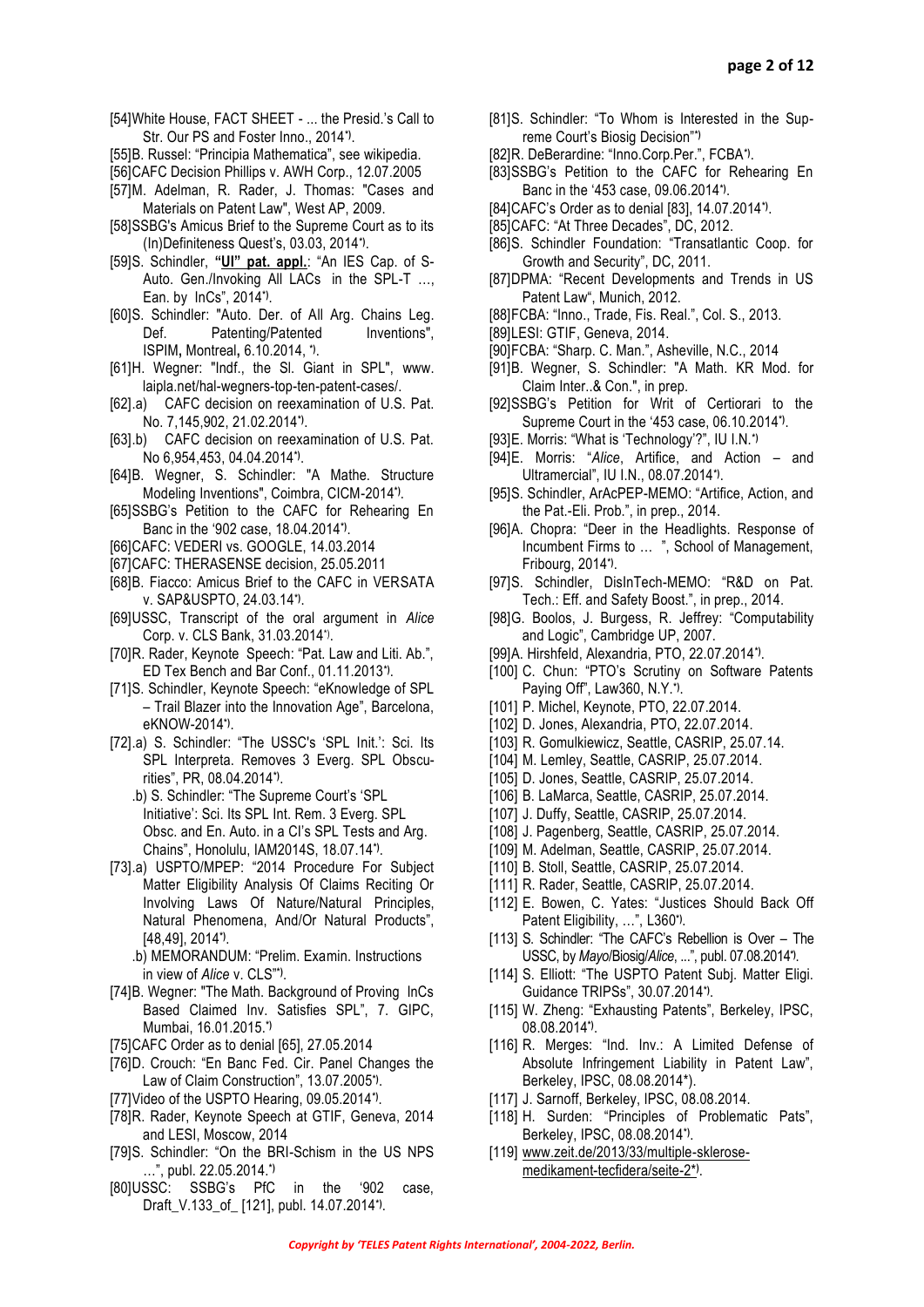- [120] J. Merkley, M. Warner, M. Begich, M. Heinrich, T. Udal: "Letter to Hon. Penny Pritzker", DC, 06.08.2014**\*)** .
- [121] USSC: SSBG's PfC in '902 case, 25.08.2014**\*)** .
- [122] D. Parnas, see Wikipedia.
- [123] E. Dijkstra, see Wikipedia.
- [124] S. Schindler: "Computer Organization III", 3. Semester Class in Comp. Sc., TUB, 1974-1984.
- [125] S. Schindler: "Nonsequential Algorithms", 4. Semester Class in Comp. Sc., TUB, 1978-1984.
- [126] S. Schindler: "Optimal Satellite Orbit Transfers", PhD Thesis, TUB, 1971.
- [127] USSC Decision in *KSR* v. *Teleflex*, 30.04.2007\*) USSC Decision in *Bilski* v. *Kappos*, 28.06.2010\*) USSC Decision in *Mayo* v. *Prometheus*, 20.03.2012\*)
	- USSC Decision in *AMP* v. *Myriad*, 13.06.2013\*)
	- USSC Decision in *Nautilus* v. *Biosig*, 02.06.2014\*)
	- USSC Decision in *Alice* v. *CLS*, 19.06.2014 \*)
- [128] R. Feldman: "Coming of Age for the Federal Circuit", The Green Bag 2014, UC Hastings.
- [129] G. Quinn: "Judge Michel says *Alice* Decision 'will create total chaos'", IPWatch,**\*)** .
- [130] G. Frege: "Function und Begriff", 1891. G. Frege: "Sinn und Bedeutung**"**.
- [131] L. Wittgenstein: "Tract. logico-philoso.", 1918.
- [132] B. Wegner, MEMO: "About relations (V.7-final)", 25.04.2013**\*)** .
- [133] B. Wegner, MEMO: "About con. of pre. /con., scope and solution of problems", 20.08.2013.
- [134] B. Wegner, MEMO: "A refined relat. between domains in BADset and BEDset", 18.09.2014.
- [135] H. Goddard, S. Schindler, S. Steinbrener, J. Strauss: FSTP Meeting, Berlin, 29.09.2014.
- [136] S. Schindler: "Tutorial on Commonalities Between System Design and SPL Testing".**\*)** .
- [137] S. Schindler: "The Rationality of a Claimed Invention's (CI's) post-*Mayo* SPL Test – It Increases CI's Legal Quality and Professional Efficiency in CI's Use", in prep.
- [138] S. Schindler: "The USSC Guid. to Robust ET CI Patents", ICLPT, Bangkok, 22.01.2015**\*)** .
- [139] USSC: Order as to denial [121], 14.10.2014**\*)** .
- [140] S. Schindler: "§ 101 Bashing or § 101 Clarification", published 27.10.2014**\*)** .
- [141] BGH, "Demonstrationsschrank" decision**\*)** .
- [142] B. Wegner, S. Schindler: "A Mathematical KR Model for Refined Claim Interpretation & Construction II", in prep...
- [143] ... Press, ...... to go into [137]...........
- [144] "Turmoil …..", see program of AIPLA meeting, DC, 23.10.2014
- [145] "Dark side of Innovation", …… see [137]
- [146] D. Kappos: About his recent west coast meetings, AIPLA, DC, 23.10.2014.
- [147] CAFC, Transcript of the Hearing in Biosig case, 29.10.2014**\*)** .
- [148] R. Rader: Confirming that socially inacceptable CIs as extremely preemptive, such as for example [119], should be patent-eligible, AIPLA meeting, DC, 24.10.2014.
- [149] A. Hirshfeld: Announcing the USPTO's readiness to consider also hypo. CIs in its EG, AIPLA meeting, DC, 24.10.2014.
- [150] S. Schindler: "*Alice*-Tests Enable 'Quantifying' Their Inventive Concepts … ", USPTO&GWU, 06.02.2015**\*)**, see also [175]**\*)** .
- [151] S. Schindler: "Biosig, Refined by *Alice*, Vastly Increases the Robustness of Patents", in prep."**\*)** .
- [152] S. Schindler: "Auto. Deriv./Reprod. of LACs, Protecting Patens Against SPL Attacks", Singapore, ISPIM, 09.12.2014**\*)** .
- [153] S. Schindler: "Practical Impacts of the *Mayo*/*Alice*/Biosig-Test", t., Drake Uni. Law School, 27.03.2015\*)
- [154] CAFC Decision in Interval, 10.09. 2014**\*)** .
- [155] S. Schindler: "A Tutorial into (Operating) Sys. Design and AIT Terms/Notions on Rigorous ETCIs' Analysis. ", in prep.
- [156] CAFC Decision in *DDR*, 05.12. 2014**\*)** .
- [157] USPTO: "2014 Int. Guidance on Pat. Subj. M. Eli. & Examples: Abs. Ideas"**\*)** .
- [158] USSC's Order as to denial [92], 08.12.2014**\*)** .
- [159] CAFC Decision in *Myriad*, 17.12.2014**\*)** .
- [160] S. Schindler: "The USSC *Mayo*/*Myriad*/*Alice* Decisions, The PTO's Implementation by Its IEG, The CAFC's *DDR* & *Myriad* Recent Decisions"**\*)** , publ. 14.01.2015**\*)**, its short version**\*)**, and its PP presentation at USPTO, 21.01.2015**\*)** ..
- [161] S. Schindler: "The IES: Phil. & Func. &, Ma. F. A Proto.", 7. GIPC, Mumbai, 16.01.2015**\*)** .
- [162] CAFC Decision in CET, 23.12.2014**\*)** .
- [163] S. Schindler: "The USSC's *Mayo*/*Myriad*/*Alice* Decisions: Their Overinterpret. vs. Oversimpl of ETCIs – Scie. of SPL Prec. as to ET CIs in Action: The CAFC's *Myriad* & CET Decisions", USPTO, 07.01.2015\*) .
- [164] J. Schulze, D. Schoenberg, L. Hunger, S. Schindler: "Intro. to the IES UI of the FSTP-Test", 7. GIPC, Mumbai, 16.01.2015**\*)** .
- [165] "ALICE AND PATENT DOOMSDAY IN THE NEW YEAR", IPO, 06.01.2015**\*)**.
- [166] S. Schindler: "Today's SPL Precedents and Its Perspectives, Driven by ET CIs", 7. GIPC, Mumbai, 15.01.2015**\*)** .
- [167] R. Sachs: "A Survey of Pat. Inv. since *Alice*". [F&W](http://www.law360.com/firms/fenwick-west)  [LLP,](http://www.law360.com/firms/fenwick-west) Law360, New York, 13.01.2015**\*)** .
- [168] S. Schindler: "PTO's IEG Forum Some Aftermath", publ. 10.02.2015**\*)** .
- [169] Agenda of this Forum on [157], Alexandria, USPTO, 21.01.2015**\*)** .
- [170] G. Quinn: "Patent Eli. For. Discuss. Ex. Appli. of *Mayo*/*Myriad*/*Alice*", IPWatchd, 21.01.2015**\*)**
- [171] S. Schindler: "Semiotic Impacts of the Supreme Court's *Mayo*/Biosig/*Alice* Decisions on Leg. Anal. ETCIs"\*) .
- [172] USSC Decision in Teva, 20.01.2015**\*)** .
- [173] USSC Dec. in Pullman-Standard, 27.04.1982**\*)** .
- [174] USSC Decision in Markman, 23.04.1996**\*)** .
- [175] S. Schindler: "Patent's Robustness & 'Double Quantifying' Their InCs as of *Mayo*/*Alice*", WIPIP. USPTO&GWU, 06.02.2015**\*)** .
- [176] R. Rader: Questions as to the FSTP-Test, WIPIP, USPTO&GWU, 06.02.2015.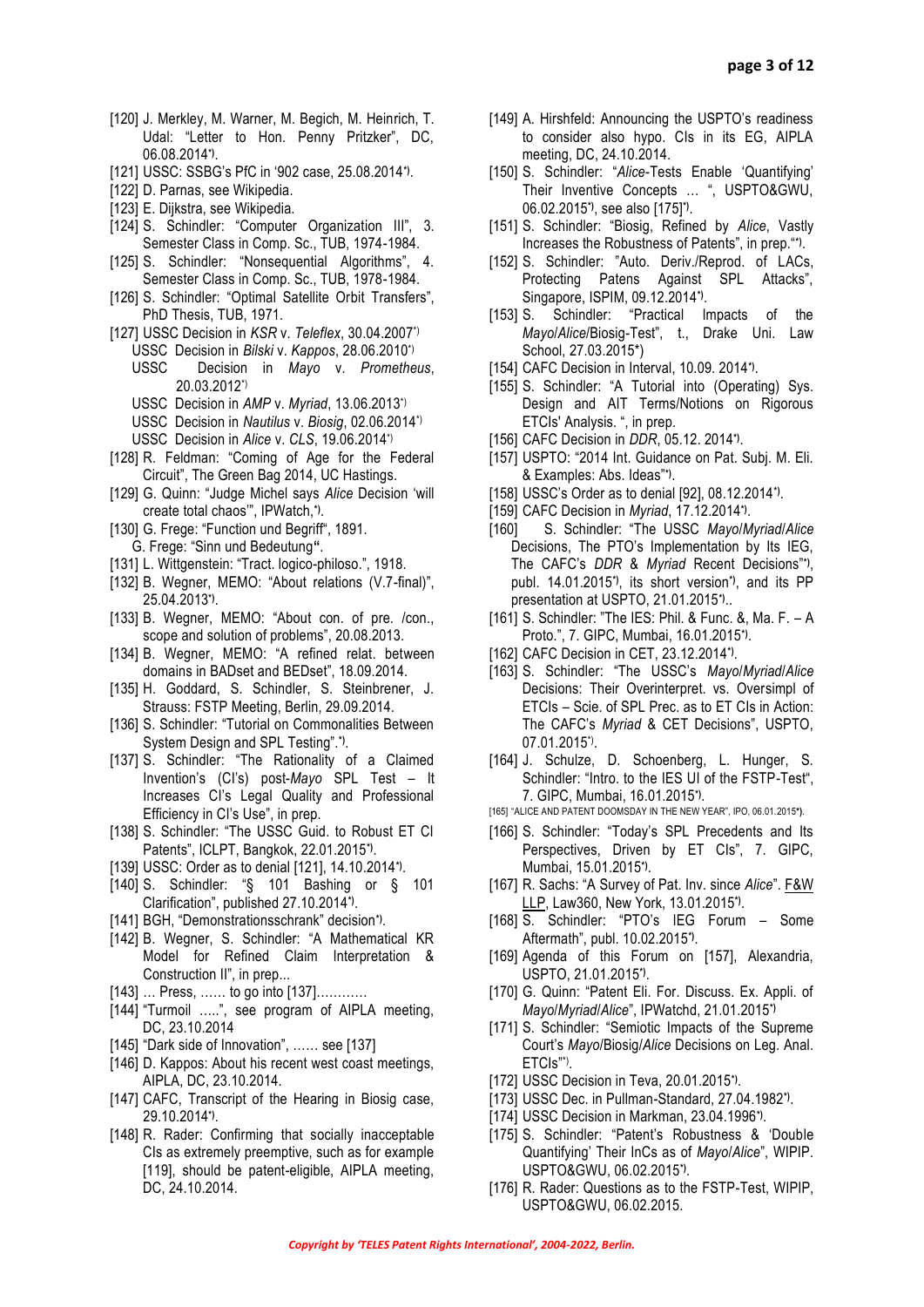- [177] D. Karshtedt: "The Completeness Requ. in Pat Law", WIPIP, USPTO&GWU, 06.02.2015**\*)** .
- [178] O. Livak: "The Unresol. Ambiguity of Patent Claims", WIPIP, USPTO&GWU, 06.02.2015**\*)** .
- [179] J. Miller: "Reasonable Certain Notice", WIPIP, USPTO&GWU, 06.02.2015**\*)**
- [180] S. Ghosh: "Demarcating Nature After *Myriad*", WIPIP, USPTO&GWU, 06.02.2015**\*)**
- [181] CAFC Decision in Cuozzo, 04.02.2015**\*)** .
- [182] S. Schindler: "Basics of Mathem. Innovation Theory and AI Based Patent Technology", Textbook, in prep.
- [183] S. Schindler: "The *Mayo*/*Alice* SPL Ts/Ns in FSTP-T&PTO Init.", USPTO, 16.03.2015**\*)** .
- [184] S. Schindler: "PTOs Efficiency Increase by the FSTP-Test, e.g. EPO and USPTO", LESI, Brussels, 10.04.2015**\*)** .
- [185] R. Chen: Commenting politely on "tensions" about the BRI, PTO/IPO-EF Day, 10.03.2015.
- [186] A. Hirshfeld: Rep. about the PTO's progress of the IEG work, PTO/IPO-EF Day, 10.03.2015.
- [187] P. Michel: Moderating the SPL paradigm ref. by *Mayo*/*Alice*, PTO/IPO-EF Day, 10.03.2015.
- [188] P. Michel: Asking this panel as to diss. of *Mayo*/*Alice*, PTO/IPO-EF Day, 10.03.2015.
- [189] M. Lee: Luncheon Keynote Speech, PTO/IPO-EF Day, 10.03.2015**\*)** .
- [190] A. Hirshfeld: Remark on EPQI's ref. of pat. ap. examination, PTO/IPO-EF Day, 10.03.2015.
- [191] 16th Int. Roundt. on Sem., Hilo, 29.04.2015**\*)** .
- [192] M. Schecter, D. Crouch, P. Michel: Panel Disc., Patent Quality Summit, USPTO, 25.03.2015.
- [193] Finnegan: 3 fund. current uncert. on SPL prec, Patent Quality Summit, USPTO, 25.03.2015.
- [194] S. Schindler, B. Wegner, J. Schulze, D. Schoenberg: "post-*Mayo*/Biosig/*Alice* – The Precise Meanings of Their New SPL Terms", publ. 08.04.15**\*)** .
- [195] R. Stoll: "Fed. Cir. Cases to Watch on Softw. Pat. – Planet Blue", Patently-O, 06.04.2015**\*)** .
- [196] See the panel at the IPBCGlobal'2015, San Francisco, 14-16.06.2015**\*)** ..
- [197] S. Schindler: "*Mayo*/*Alice* The USSC's Requirement Statement as to Semiotics in SPL & ETCIs, USPTO, 06.05.2015r**\*)** .
- [198] S. Schindler: "Pats' Abs. Robust. & the FSTP-Test", LESI 2015, Brussels 18.04.2015**\*)**, DBKDA 2015 Rome 27.05.2015.
- [199] B. Wegner: "The FSTP Test Its Mathe. Assess. of an ET CI's Practical and SPL Quality", LESI 2015, Brussels, 18.04.2015**\*)** . and DBKDA 2015, Rome, 27.05.2015.
- [200] D. Schoenberg: "The FSTP Test: A SW Sys. for Ass. an ET CI's Pract. and SPL Quality", LESI 2015 Brussels 18.04.2015 and DBKDA 2015 Rome 27.05.2015**\*)** .
- [201] Panel: "Patent Prosecution Session", AIPLA, LA, 31.04.2015.
- [202] S. Schindler:; "The Notion of "InC", Fully Scientized SPL, and "Controlled Preemptive" ETCIs", published by 11.06.2015**\*)** .
- [203] I. Kant, http://plato.stanford.edu/entries/kant/.
- [204] J. Lefstin: "The Three Faces of Prometheus: A Post-*Alice* Jurisprudence of Abstraction", N.C.J.L.&TECH, July 2015**\*)** .
- [205] CAFC Decision in Biosig, 27.04.2015**\*)** .
- [206] USSC Petition for Cert in ULTRAMERCIAL vs, WILDTANGENT, May 2015. .
- [207] K.-J. Melullis, report about a thus caused problem with a granted patent at the X. Senate of the German BGH.
- [208] S. Schindler: "Reach of SPL Prot. for ETCIs of Tied Preemptivity", published by 25.06.2015**\*)** .
- [209] CAFC Decision in Ariosa, 12.06.2015**\*)**
- [210] S. Braswell: "All Rise for Chief Justice Robot", [Sean Braswell,](http://www.ozy.com/ozy-tribe/sean-braswell/1319) 07.06.2015**\*)**
- [211] S. Schindler: "The Cons. of Ideas Mo. USSC's MBA-Semiotics and its Hi-Level", in prep.
- [212] R. Merges: "Uncertainty, and the Standard of Patentability", 1992\*).
- [213] CAFC Decision in Teva, 18.06.2015**\*)**
- [214] K. O'Malley,…..: "Pat. Lit. Case Man.: Reforming the Pat. Lit. Proc. …", FCBA, 25.06.2015.
- [215] R. Chen,.....: "Claim Construct.", FCBA, 26.06.2015.
- [216] P. Naik, C. Laporte, C, Kinzig, T. Chappel, K. Gupta: "Chan. IP Norms and their Effect on Inno. in Bio-/Pharmaceut.-/High-Tech Sectors of the Corporate World", FCBA, 27.06.2015.
- [217] S. Schindler: "The US NPS: The MBA Framework a Rough Diamond – but Rough for Ever? Teva will Cut this Diamond and thus Create a Mega-Trend in SPL", publ. 21.07.2015**\*)** .
- [218] B. Russel: "Principles of Mathematics", see also Wikipedia.
- [219] A.v. Wijngaarden, s.Wikipedia
- [220] CAFC Decision in LBC, 23.06.2015**\*)** ..
- [221] CAFC Decision in Cuozzo, 08.07.2015**\*)** ..
- [222] CAFC Decision in Versata, 09.07.2015**\*)** ..
- [223] CAFC Decision in Int. Ventures, 06.07.2015**\*)** ..
- [224] J. Duffy, J. Dabney: PfC, 13.08.2009**\*)** .
- [225] S. Schindler: "A PS to an Appraisal to the USSC's Teva Decision: CAFC Teaming-up with PTO for Barring Teva – and this entire 'ET Spirit' Framework?", pub 27.07.2015**\*)** .
- [226] R. Stoll, B. LaMarca, S. Ono, H. Goddard, N. Hoelder: "Challenging Software-Business Method Pat. Eli. in Civil Actions and Post Grant Review", CASRIP, Seattle, 24.07.2015.
- [227] A. Serafini, D. Kettelberger, J. Haley, J. Krauss: "Biotech and Pharma Patents Eligi.:", CASRIP, Seattle, 24.07.2015.
- [228] D. Kettelberger, see [227]
- [229] Justice Breyer: "Archimedes Metaphor", [69]**\*)** .
- [230] I. Kant: https://en.wikipedia. com/wiki/Immanuel\_Kant. &
	- I. Kant: \*Critique of Pure Reason", https://en.wikipedia.com/wiki/I\_Kant. I. Kant: "The Metaphysical Foundations of Natural Science ", Wikipedia.
- [231] I. Kant: \*Groundwork of the Metaphysics of Morals", [https://en.wikipedia.org/wiki/.](https://en.wikipedia.org/wiki/)
- [232] I. Kant: \*Categorical Imperative", https:/en. [wikipedia.org/wiki/C](https://en.wikipedia.org/wiki/)ategorical\_Imperative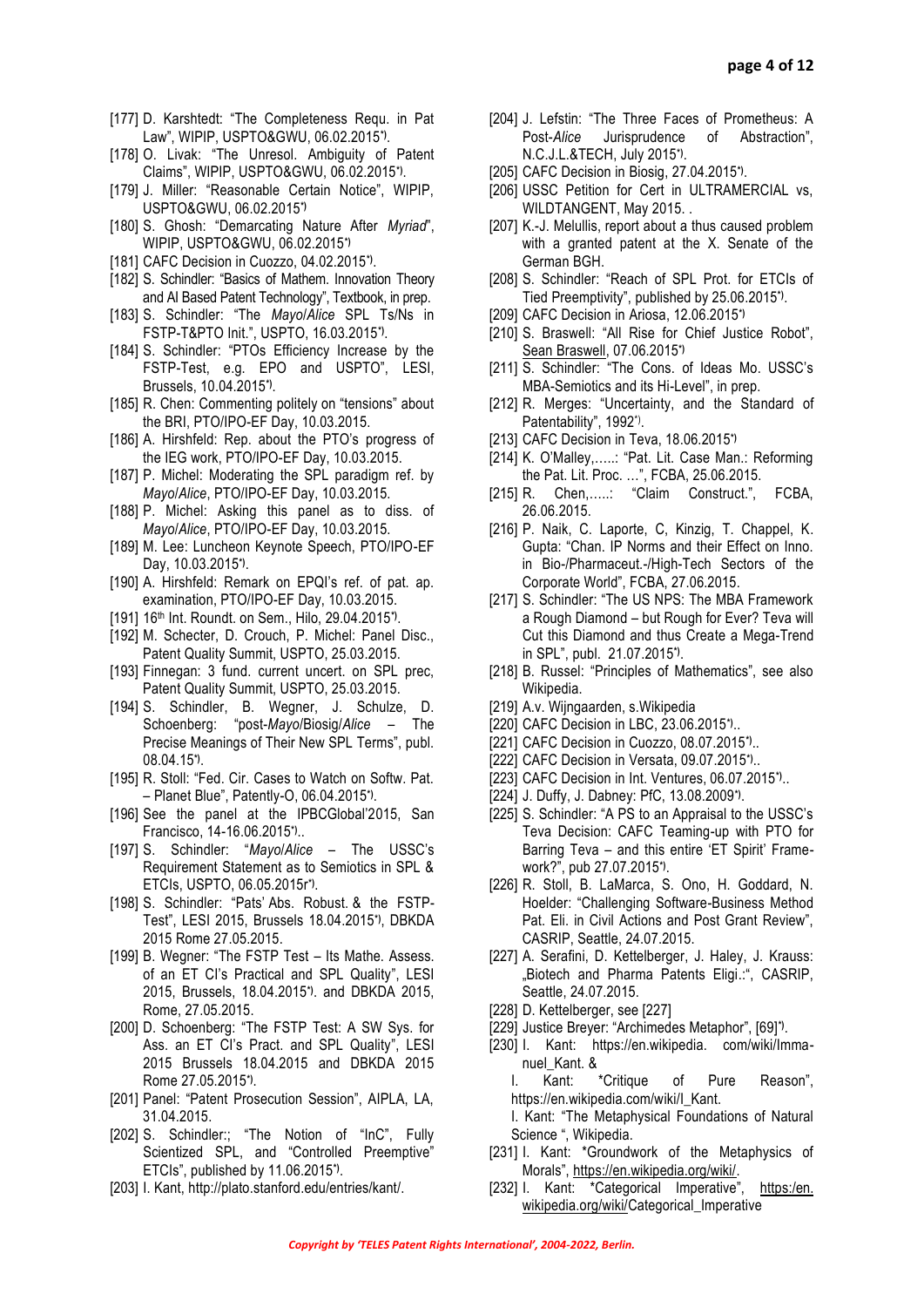I. Kant: "What Real Progress has Metaphysics Made in Germany since the Time of Leibniz and Wolff?", AbarisB., NY,'83.

- [233] I. Kant: \*Prolegomena to Any Future Metaphysics", <https://en.wikipedia.org/wiki/>
- [234] J. Dabney: "The Return of the Inventive Concept?", 06.12.2012**\*)** .
- [235] .a USPTO: "July 2015 Update on Subj. Matter Eligibility", 30.07.2015**\*)** .b USPTO: "May 2016 Update: Memorandum -
	- Recent Subj.Matter Eligibility Decisions", 19.05.2016\*)
- [236] Concepts,

[http://plato.stanford.edu/entries/concepts/.](http://plato.stanford.edu/entries/concepts/)

- [237] S. Schindler: "The Supreme Court's Substantive Law (SPL) Interpretation - and Kant", publ.13.04.2016 **\*)** .
- [238] R. Hanna: "Kant and the Foundations of Analytic Philosophy", OUP, 2001.
- [239] S. Koerner: "The Philosophy of Mathematics", DOVER, 2009
- [240] USSC: PfC by Cuozzo**\*)** .
- [241] S. Schindler: "Draft of an Amicus Brief to the USSC in Cuozzo supporting", publ. 05.11.2015**\*)** .
- [242] Panel: "The Evolving Landscape at PTAB Proceedings", AIPLA, DC, 22.10.2015
- [243] M. Lee: Publ. Interview at Opening Plenary Session, AIPLA, DC, 21.10.2015.
- [244] S. Schindler: "The IEG's 2015 Update & the 'Patent-Eligibility Granted/-ing, PEG' Test", publ. 18.12.2015**\*)**
- [245] M. Lee: USPTO Director's Forum, "Enhanced Patent Quality Initiative: Moving Forward", 06.11.2015**\*)** .
- [246] ISO/OSI Reference Model of Open Systems Interconnection, see Wikipedia.
- [247] S. Graham (LAW.COM): Q&A With AIPLA President Denise DeFranco, 13.11.2015**\*)** .
- [248] USSC Decision in Parker vs. Flook, 22.06.1978**\*)** .
- [249] CAFC Denial of En Banc Petition in Ariosa v. Sequenom, 02.12.2015**\*)** .
- [250] D. Crouch (Patently-O): Federal Circuit Reluctantly Affirms Ariosa v. Sequenom and Denies En Banc Rehearing, 03.12.2015**\*)**
- [251] S. Schindler: "Patent-Eligibility and the "Patent-Eligibility Granted/-ing , PEG" Test, resp. the CAFC Object. Counters the Supreme Court's MBA Framework, by its *DDR* vs. *Myriad*/ Cuozzo Decisions", 05.01.2016**\*)** .
- [252] E. Coe: "Michelle Lee Steers USPTO Through Choppy Waters", Law360 , 09.12.2015\*)..
- [253] USSC Cert Petitions in Halo v. Pulse and Stryker v. Zimmer, 22.06.2015
- [254] CAFC Oral Argument in McRo v. Bandai, 11.12.2015
- [255] CAFC Oral Argument in Lexmark v. Impression, 02.10.2015
- [256] CAFC Decision in Carnegie v. Marvell, 04.08.2015
- [257] S. Schindler: "A PS as to the Motion Decision ….", 11.01.2016**\*)** .
- [258] S. Schindler: "BRIPTO by the USPTO or BRIMBA by the Supreme Court?", 03.02.2016, **\*)** .
- [259] S. Schindler: "Classical Limitations or MBA Framework's Inventive Concepts?", 08.02.2016**\*)** ,
- [260] S. Schindler: "Patent-Eligibility: Vague Feelings or an MBA Fact?", pub. 12.02.2016**\*)**
- [261] S. Schindler, U. Diaz, T. Hofmann, L. Hunger, C. Negrutiu, D. Schoenberg, J. Schulze, J. Wang, B. Wegner, R. Wetzler: "The User Interface Design of an Innovation Expert System (= IES) for Testing an Emerging Technology Claimed Invention (= ETCI) for its Satisfying Substantive SPL", p.. 07.03.2016**\* )**
	- [262] M. McCormick: "Immanuel Kant: Metaphysics", www.iep.utm.edu/kantmeta/.
- [263] M. Fuller, D. Hirshfeld, M. Schecter, L. Sheridan, C Brinckerhoff (Moderator), Panel Disc., IPO, DC,15.03.2016.
- [264] W. Quine, see Wikipedia.
- [265] USSC PfC by Samsung v. Apple, 21.03.2016
- [266] "The Chicago Manual of Style Online", http://www.chicagomanualofstyle.org.
- [267] S. Schindler: "**IDL" pat. app**l.: "THE IDL TOOLBOX", 2016, in prep..
- [268] S. Schindler: **"IES-UIE" pat. appl.**: "THE IES USER INTERFACE DESIGN''", 2016,in prep..
- [269] S. Schindler: **"FSTP II" pat. appl.**: "THE FSTP-II", 2016**\*** , **,** in prep..
- [270] S. Schindler: **"PEGG-Test" pat. appl.**: "THE PI GRANTING/GRANTED TEST", 2016,in prep.
- [271] S. Schindler: **"**The Supreme Court's MBA Framework" Implies "Levels Of Abstraction"",12.05.2016\*)
- [272] S. Schindler: **"CSIP" pat. appl.**: "CONTEXT SENSITIVE ITEMS PROMPTING", 2016, in prep.
- [273] S. Schindler: **"**MEMO about "Mathematical Inventive Intelligence, MII ", published on 21.06.2016**\*)**
- [274] M. Flanagan, R .Merges, S. Michel, A. Rai, W. Taub: "After *Alice*, Are SW Innovations Ever Patentable Subj. Matter?"
- [275] V. Winters, K. Collins, S. Mehta, van Pelt: "After Williamson, Are Functional Claims for SW Viable?"
- [276] K. Collins: "The Williamson Revolution in SW Structure", Washington University, Draft 04/01/16.
- [277] CAFC Decision in.Williamson v. Citrix Online, 2015\*) .
- [278] a.) D. Parnas: Personal Communications, Berlin, 1975.
	- b.) D. Parnas: "Software Fundamentals", ADDISON-WESLEY, 2001.
- [279] USSC: Transcript of its Hearing in Cuozzo on 25.04.2016**\*)**
- [280] M. Lee: Opening Statement at the Patent Quality Community Sympos. USPTO', Alexandria, 27.04.2016
- [281] USPTO: "EPQI", http://www.uspto.gov/patent/initiatives/enhancedpatent-quality-initiative-0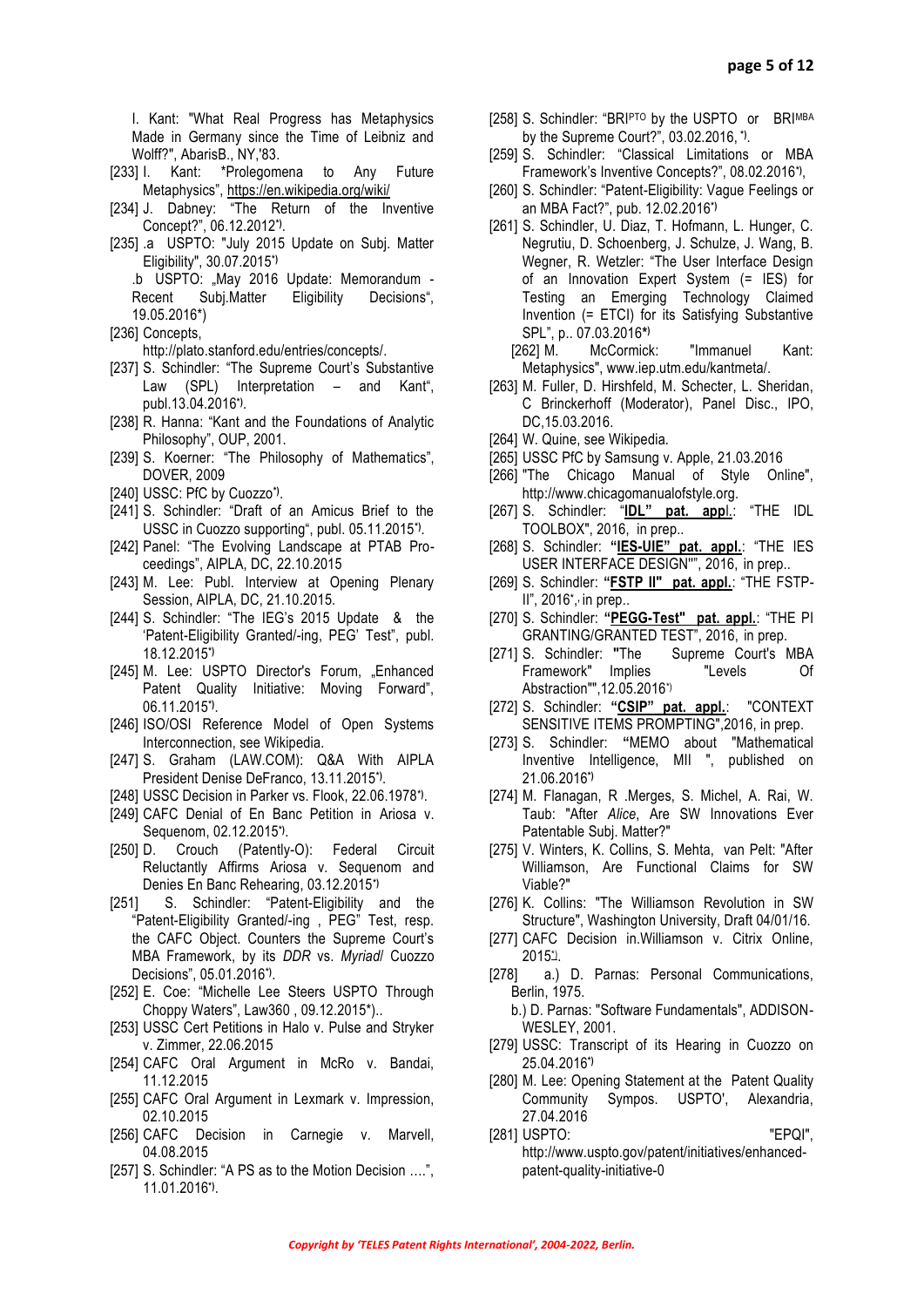- [282] R. Bahr, USPTO:" Formulating a Subject Matter Eligibility Rejection and Evaluating......", 04.05.2016**\*)** .
- [283] S. Schindler: "Prototype Demonstration of the Innovation Expert System", LESI 2016, Peking, 16.05.2016.
- [284] B. Wegner: "FSTP Math. Assess. of an ETCI's Practical/SPL Quality", LESI 2016, Peking, 16.05.2016.
- [285] D. Schoenberg: "Presentation of the IES Prototype", LESI 2016, Peking, 16.05.2016.
- [286] W. Rautenberg: "Einführung in die Mathematische Logik" ,VIEWEG\*TEUBNER, 2008
- [287] ISO/IEC 7498-1:1994; Information technology Open Systems Interconnection - Basic R.M.:; www.iso.org
- [288] N. Fuchs, K. Kaljurand, T. Kuhn: "Attempto Controlled English for KR", U. Bonn, 2008
- [289] CAFC, Decision in *TLI*, 17.05.2016**\*)** .
- [290] CAFC, Decision in *Enfish*, 12.05.2016**\*)** .
- [291] S. Schindler: "*Enfish* & *TLI*: The CAFC in Line with the Supreme Court's MBA Framework", .25.05.2016**\*)**
- [292] R. Bahr, USPTO: MEMORANDUM as to "Recent Subject Matter Eligibility Decisions ...", 19.05.2016**\*)** .
- [293] S. Schindler: " MRF, the Master Review Form in USPTO's EPQI, SPL, and the IES ", publ. 30.05.2016 **\*)** .
- [294] USPTO: "Strategic IT Plan for FY 2015-2018", USPTO's home page
- [295]
- [296] S. Schindler: "A Com. on the 2016 IEG Update Suggesting More Scrutiny ", publ. on 09.06.2016 **\*)** .
- [297] USPTO:" Patent Public Advisory Com., Quarterly Meeting, IT Update", 05.05.2016, USPTO's home page
- [298] S. Schindler, U. Diaz, C. Negrutiu, D. Schoenberg, J. Schulze, J. Wang, B. Wegner, R. Wetzler: "The User Interface Design of IES for Testing an ETCI's its Satisfying SPL – Including Arguing Mode ", in prep..
- [299] S. Schindler: "On Consolidating the Preemptivity and Enablement Problems", in prep.
- [300] S. Schindler: "Epilog to the Patent-Eligibility Problem (Part I)", 20.07.2016**\*)**
- [301] S. Schindler: "Epilog to the Basic Patent-Eligibility Problem (Part II)", publ. 19.09.2016**\*)**
- [302] S. Schindler: "MEMO Abstract Ideas and Natural Phenomena as Separate Causes of nPE", in prep.
- [303] CAFC, Decision in Jericho v. Axiomatics, 14.03.2016**\*)** .
- [304] CAFC, Decision in Rapid Litigation Management v. Cellzdirect, 05.07.2016**\*)** .
- [305] E. Chatlynne, "The High Court's Artific. And Fictitious Patent Test Part 1", 05.07.2016
- [306] CAFC, Decision In re Alappat, 29.07.1994**\*)** .
- [307] USSC, Decision in Diamond v. Diehr, 03.03.1981**\*)** .
- [308] USSC, Petition for Certiorari, OIP v. Amazon, 12.11.2015**\*)** .
- [309] USSC, Petition for Certiorari, Sequenom v. Ariosa, 21.03.2016**\*)** .
- [310] USSC, Petition for Certiorari, Jericho v. Axiomatics, 10.06.2016**\*)** .
- [311] CAFC, Decision in Bascom v. AT&T, 27.6.2016\*).
- [312] R. Bahr, USPTO: MEMO as to "Recent Sub. Matter Eligibility Rulings", 14.07.2016\*).
- [313] **a.)** Wikipedia: "First-order logic", **b.)** Wikipedia: "Prädikatenlogik", **c.)** Wikipedia: "Analytic Philosophy", **d.)** Wikipedia: "D. Parnas".
- [314] J. Duffy: "Counterproductive Notice in Literalistic v. Peripheral Claiming", U. of Virginia, June 2016\*).
- [315] J. Duffy: "Section 112 and Functional Claiming", FCBA, Nashville, 22.06.2016.
- [316] S. Schindler: "MEMO on Metaphysics vs. Rationality in SPL Precedents about ETCIs" alias on "Mathematical Cognition Theory by Far Exceeds Hitherto Knowledge Representation ", in prep.
- [317] R. Stoll: " Innovation Issues in the Americas -Subject Matter Eligibility " CASRIP, Seattle, 22.07.2016\*).
- [318] CAFC, Decision in Philips v. Zoll. Medical, 28.07.2016
- [319] CAFC, Decision in AGIS v. LIFE360, 28.7.2016
- [320] S. Schindler: "Modeling Semantics for the 'Innovation Description Language, IDL' for ETCIs", this Memo, publ. 20.03.2017,**\*)** .
- [321] S. Schindler: "Epilog to the Basic Patent-Eligibility Problem (Part III)", in prep.
- [322] CAFC, Decision in In re CSB-System International, 09.08.2016.\*)
- [323] USSC, Decision in Cuozzo, 20.06.2016\*).
- [324] P. Suppes: "Axiomatic Set Theory", DOVER Publ., Stanford, 1972.
- [325] P. Suppes: Probabilistic Metaphysics, Basil Blackwell, Oxford and New York, 1984
- [326] H: Burkhardt, B. Smith: "Handbook of Metaphysics and Ontology", Philosophia Verlag, Munich, 1991.
- [327] G. Quinn: "USPTO handling of PI sparks substant. discussion at PPAC meeting", IP Watchdog, 24.08.2016
- [328] tbd
- [329] LAW360: D. Kappos: Modern-Day 101 Cases Spell Trouble For ATMs Of The Future, 16.08.2016
- [330] M. Holoubek: tbd
- [331] S. Schindler: "A PS to my Epilog for the PE-Problem (Part I[300] & II[301])", publ. 22.09.2016**\*)**
- [332] S. Schindler: "The Notion of Claiming in SPL pre&post Aufklärung", p. 10.10.2016**\*)**
- [333] CAFC, Decision in Intellectual Ventures v. SYMANTEC, 30.09.2016\*) .
- [334] S. Schindler: "Two Blueprints for Refining the IEG's Update to Solving the PE Problem or A PS to my Comment on John Duffy's Essay about "Claiming" under 35 USC " , publ. 03.12.2016**\*)** ..
- [335] T. Kuhn: "The Structure of Scientific Revolutions", UCP, 1962, see also Wikipedia
- [336] EU's Biotech Directive
- [337] EU's CII Directive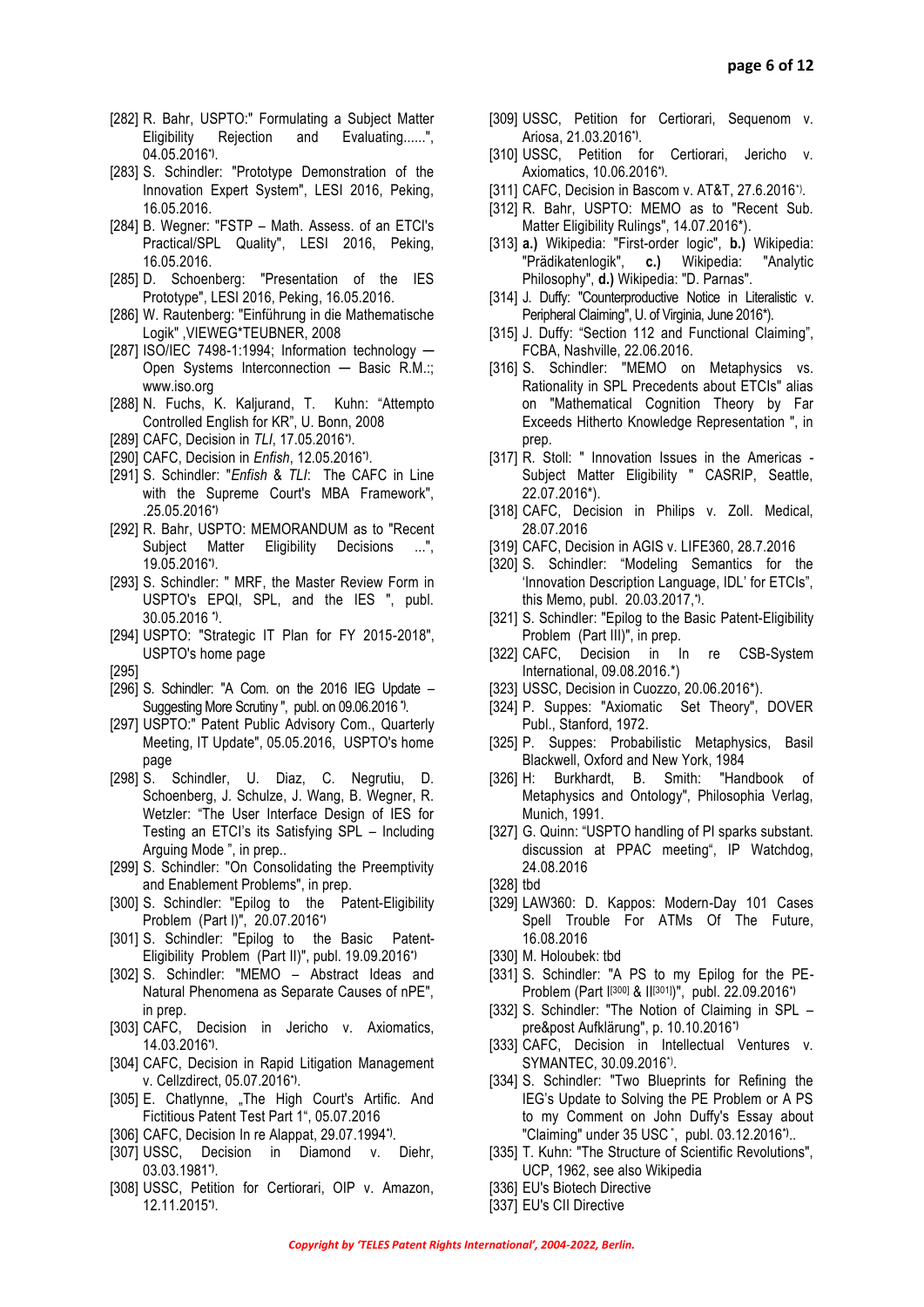- [338] EU's Enforcement Directive
- [339] EU's SBC Regulation
- [340] S. Schindler: "MEMO: The Two § 101 Flaws in the CAFC's IV Decision, caused by the Phenomenon of 'Paradigm Shift Paralysis' in SPL Precedents about ETCIs", publ. 26.10.2016**\*)** .
- [341] D. Kappos: "Getting Practical About Patent Quality", Law360, 21.10.2016
- [342] J.Herndo:"Just When You Thought the CAFC would Softening … the Tide Turns Again", PATENTDOCS**\*)**
- [343] D.Atkins: "Federal Judges Slam *Alice* at Event Honoring Judge Whyte",Law360, 20.10.2016*\*)*
- [344] CAFC, Decision in AMDOCS v. OPENET TELECOM, 01.11.2016\*) .
- [345] R. Bahr, USPTO: MEMORANDUM as to "Recent Subject Matter Eligibility Decisions ...", 02.11.2016**\*)** .
- [346] S. Schindler: "The AMDOCS Dissent Stirs up the Key Deficiency of the CAFC's pro-PE *Alice*  Decisions, thus showing: The Time is Ripe for Ending the §101 Chaos! ", pub., 10.11.2016**\*)** .
- [347] S. Schindler: " ROUNDTABLE ON PATENT SUBJECT MATTER ELIGIBILITY ", pub., 14.11.2016**\*)** .
- [348] B.Wegner: Invited paper, "Innovation, knowledge representation, knowledge management and paper, "Math. Modelling class. math. thinking", Corfu, Ionian University, 22.11.2016**\*)**
- [349] B. Wegner:: Invited paper, "Robust Claim Interpretation and Claim Construction for an ETCI, - Steps of a "Mathematical Theory of Innovation"", Bangkok, ICMA-MU, 17.-19.12.2016**\*)**
- [350] S. Schindler: "The IES Qual. Machine: Prototype Demo", GIPC, New Delhi, 11.-13.01.2017.
- [351] B. Wegner: "FSTP Math. Assess. of ETCIs' Quality", GIPC, New Delhi, 11.-13.01.2017**\*)** .
- [352] D. Schoenberg: "The IES Prototype Qualif. Machine ", GIPC, N New Delhi, 11.-13.01.2017**\*)**
- [353] S. Schindler: "The Lesson to be Learned from the US PE Hype:", publ. 11.12.2016**\*)** .
- [354] S. Schindler: "An Amazing SPL Cogn.: Any Pat. Appli. is Draft. Tot. Rob.", publ. 31.01.2017**\*)** .
- [355] S. Schindler: "An Ama. SPL Cogn.: Any Pat. Appli. is Draft. Tot. Rob.", pub.07.03.2017**\*)** .
- [356] S. Schindler: "An Amazing SPL Cognition: Any Patent Application is Draftable Totally Robust, Memo C", to be published by the end of.04.2017.
- [357] M. Kiklis: "The Supreme Court on Patent Law", Wolters Kluwer, 2015.
- [358] N. Solomom: "The Disintegration of the American Patent System — Adverse Consequences of Court Decisions", IPWatchdog, 26/29.01.2017, \*)
- [359] PO ("Intellectual Property Owners Association"): "Proposed Amendments to Patent Eligible Subject Matter under 35 U.S.C. § 101", 07.02.2017,**\*)**
- [360] IA (Internet Association"): "Letter to the Presidentelect Trump",14.12.2016**\*)**
- [361] J. Straus: "IPRs and Bioeconomy", Journal of IP Law&Practice, 14.07.2017
- [362] USPTO/PTAB: *Ex parte* Schulhauser, 2016,**\*)**
- [363] B. Kattehrheinrich et al.: "What Schulhauser Means For Condit. Claim Limitation", Law360, 03.02.2017\*)
- [364] S. Schindler: "The PTAB's Schulhauser Dec. is Untenable", publ. 08.03.2017**\*)**
- [365] R. Katznelson: "Can the Supreme Court's erosion of patent rights be reversed?", IPdog, 02.03.2017**\*)**
- [366] CAFC, Decision in TVI v. Elbit, 08.03.2017**\*)** .
- [367] P. Michel:."The Current Patent Landscape in the US&Abroad", USPTO, 09.-10.03.2017**\*)** .
- [368] Transcript of**[367]**, ??.03.2017,**\*)**
- [369] P. Newman, dinner speech, 12th APLI, USPTO, 09.-10.03.2017.
- [370] Tbd
- [371] Wikipedia **a.)**"DSL", **b.)**"Compiler", **c.)**"BNF", **d.)"**Analytic Philosophy", **e.)**"Axiomatization",…
- [372] S. Schindler: "IDLs" & KRs, and Easily Drafting&Testing Patents for Robustn.', pbl., 16.05.2017**\*)**
- [373] S. Schindler: "Innovation Description Languages, IDLs & Brain brainKR", in prep.
- [374] Justice Thomas: Friendly Comment, 04.12.2015\*)
- [375] J. Koh, P.Tresemer: "Client Alert of 15.05.2017", Latham & Watkins<sup>\*</sup>
- [376] AIPLA: "Legislative Proposal and Report On PE Subject Matter", 12.05.2017\***)**
- [377] IPO: "Proposed Amendments to Patent Eligible Subject Matter", 07.02.2017\*)
- [378] see the correct reference in the V.27 of the [372] at the below URL, in a few days.
- [379] ABA: Letter by D. Suchy to the USPTO, 28.03.2017**\*)**
- [380] SIPO: Message by H-M Tso, J. Yi, 31.03.2017
- [381] K. Canady: "Take a Walk on the Bio Side: PE of Biotechnological Inventions", AIPLA, 17.05.2017\*)
- [382] S. Alter: "Nuts & Bolts of 101", AIPLA, 17.05.2017\*)
- [383] B. Stoll: "101 in the Future", AIPLA, 17.05.2017")
- [384] G. Wisdom: "Bus. Anal. Based on Alice (Conceded to be Totally Abstract)", Microsoft, 17.05.2017\*)
- [385] EFF: "Comments Regarding ... Subject Matter Eligibility", 18.01.2017.\*)
- [386] Tbd
- [387] J. Duffy, C. Bays, T. Sichelman: "The Future of Patent Venue", AIPLA 2017 Spring Conference, 18.05.2017\*)
- [388] USSC, Decision in Heartland v. Kraft, 22.05.2017**\*)** .
- [389] AIPLA: "Patent Venue Statute is not Modified by General Venue Statute", 22.05.2017\*)
- [390] S. Schindler: "The Recent AIPLA Meeting's ... §101-Guidelines …", publ., 14.06.2017**\*)**
- [391] S. Schindler: "ANNEX**[391**] to**[390]** ─ Trivializing & Semi-Automat. ETCIs' SPL-Satisf.-Tests**\*)**
- [392] S. Schindler: "The FSTP-Test and the *DDR's* ETCI Recon. — as Model Case", in prep.
- [393] M. Miron: "CCJ S. Prost, CJ S. Plager, CJ J. Reyna, CJ T. Hughes, CJ K. Stoll", 2017 FCBA, 21.06.2017.
- [394] S. Schindler: "IDL & Knowledge Rep.s", IRRP'17, Orlando, 08.-11.07.2017.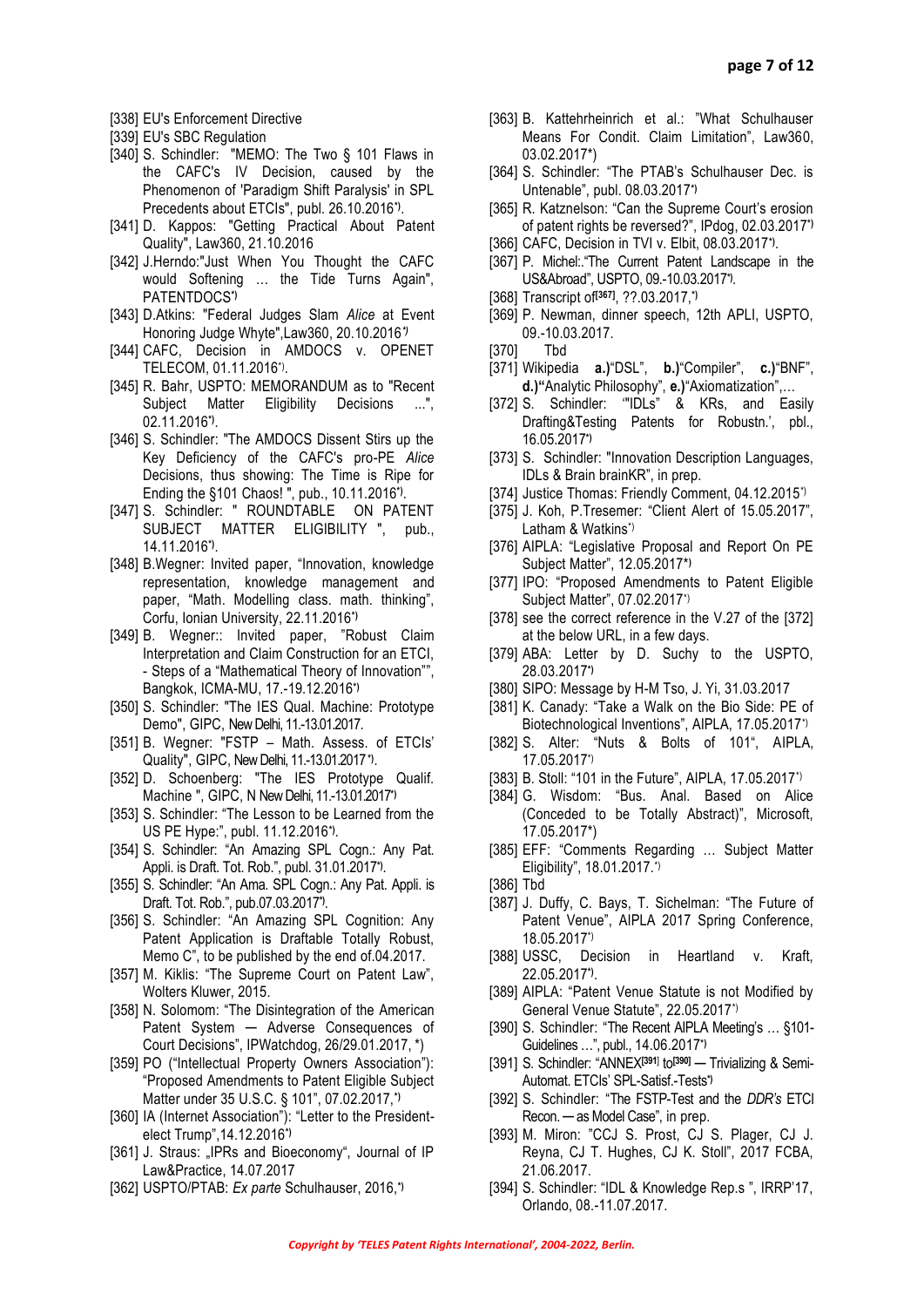- [395] S. Schindler: "IDL & Knowledge Rep.s", IKE'17, Las Vegas, 17.-20.09.2017.
- [396] S. Schindler: "IDL & KRs", GCKE-2017, Qingdao, 19.-21.09.2017.
- [397] CAFC, Decision in ARIOSA v. SEQUENOM, 12.06.2015\*) .
- [398] CAFC, Denial on Pet. for Hearing en Banc in. SEQUENOM vs Ariosa, 02.12.2015\*).
- [399] USSC, PfC in SEQUENOM v. ARIOSA, 21.03.2016\*)., DENIED on 27.06.2016.
- [400] S. Schindler: "MEMO: Sequenom An Incomplete Interp. of §101/Alice by …", 17.07.2017**\*)**
- [401] S. Schindler, tbd: "Axiomatization of (non)Exceptional E-.crCs", in prep..
- [402] S. Narayan: "On the Micro Biome", 2017 FCBA Conference, 22.06.2017**\*)**
- [403] P. Jeng, J. Jeng: "Parallel Pred. of Stock Volatility", WMSCI2017, 09.07.2017**\*)**
- [404] J. Duffy: "The USSC and Biosimilar Litigation: Amgen v. Sandoz", CASRIP, 10.07.17**\*)**
- [405] P. Morris: The Latest Developments in CRISPR-Technology", CASRIP, 10.07.2017**\*)**
- [406] S. Schindler: "The PE-Theorem, FSTP-Test, and the US Innovation Econo. … ', publ. 01.08.2017**\*)**
- [407] USPTO: "PATENTELIG. SUBJECT MATTER: REPORT …", 25.07.2017**\*)**
- [408] C. Coons, T. Cotton, D. Durbin, M. Hirono: "Stronger Patents Act 2017", 21.06..2017**\*)**
- [409] S. Schindler: "MEMO about the §112 Enabling Requirement with ETCIs", in prep.
- [410] tbd:
- [411] D. Kolker:"USPTO Guidel. on Subject Matter Eligibility", BCBCP Partnership Meet., 02.08.2017**\*)**
- [412] J. Chambers: "Stakeholders' Perspectives on S.M Eligibility", BCBCP Partner. Meet., 02.08.2017**\*)**
- [413] J. Cohan: "S.M Eligibility", BCBCP Partnership Meeting, 02.08.2017**\*)**
- [414] L. Fischer: "S.M Eligibility", BCBCP Partnership Meeting, 02.08.2017**\*)**
- [415] S. Schindler: "The USPTO's §101/Biotech WS: Its PE-Test is Too Vague …", 12.09.2017**\*)**
- [416] G. Nickol: "Update on Cancer Immunotherapy Program", BCBCP Partnership Meet., 30.08.2017**\*)**
- [417] D. Nguyen: "WIPO Standard ST.26(Nucleotide and Amino Acid Sequence", BCBCP, 02.08.2017**\*)**
- [418] USSC PfC: Synopsis
- [419] USSC PfC: Amdocs
- [420] CAFC-pending: *Burgos* ,
- [421] CAFC. Decision in *Visual Memory,* 15.08.2017**\*)**
- [422] C. Shannon "A Mathematical Theory of Communication", 1948.
- [423] S. Schindler: "The CAFC's Biotech/PE-Decisions ─ Reconsidered for the R&D-Investor Community", publ.15.10.2017**\*)**
- [424] P. Michel: Comment on the BRI and Consistency, at recent Congressional hearing\*).
- [425] N. Kelly, USPTO, 25.09.2015**\*)**
- [426] L. Fischer: "IP & Diagnostic Symposium", Alexandria, 29.09.2017**\*)**
- [427] H. Sauer: " IP & Diagnostic Symposium", Alexandria, 29.09.2017
- [428] W. Woessner: " IP & Diagnostic Symposium", Alexandria, 29.09.2017**\*)**
- [429] J. Cohan: "IP & Diagnostic Symposium", Alexandria, 29.09.2017
- [430] E. Haug: "FCBA Global Series Euro. 2017 Session", London, 25.-26.09.2017
- [431] L. Coury, M. H. Furman, L. Jakob: "Biologic and Biosimilar Litigation – Recent Developments", FCBA Bench & Bar in Dialogue, New York, 4.10.2017
- [432] Judge R. Taranto, Judge A. Lourie, Chief Judge S. Prost, Judge J. Reyna: "Discussion with the Judiciary", FCBA Bench & Bar in Dialogue, New York, 4.10.2017
- [433] S. Schindler: "An SPL's ETCI is 'Dig.' iff it is Totally-Rob. ─ Espec. PE.. *Oil* States", publ. 05.10.2017,**\*)**
- [434] S. Schindler: "Getting Famil, with the IES by Testing its Prototype\_V.x, x≥1", in prep.
- [435] P. Leahy, IPAS 2017, Intellectual Property Awareness Summit, 06.11.2017, Chicago
- [436] P. Ludwig, AIPPI 2017, Sydney, World C., M. Pharma2: Injunctions: innovator vs. innovator, 16.10.2017
- [437] J. Lefstin, P. Menell, D. Taylor: "Final Rep. of the Berkeley Center for Law & Tech. Section 101 Workshop: Addressing Patent Eligibility Challenge", Berkeley Tech. Law Journal, 2018 Forthcoming
- [438] USSC, Brief of Federal Respondent (USPTO) in Oil States Energy v. Greene's Energy**\*)**
- [439] R. Rader: Pers. Communication, Chicago, 06.11.2017.
- [440] S. Schindler: "The Supreme Court's 'Outer Shell'-Specification of an ETCI – Digitizing & Mathematizing It*. &* The Semi-Automatic FSTP-Tests by the IES of ETCIs for Satisfying SPL– *DDR, Myriad, Sequenom, GTG*. & The German SPL-Precedents Implies the Supreme Court's SPL-Framework – Political Issues.", pub. 20.01.2018**\*)**
- [441] S. Schindler: "O/A/E/M An ETCI's 4 Use-Hierarchy-Levels", in prep.
- [442] P. Michel: Pers. Communication, Alexandria, 30.08.2017.
- [443] D. Schoenberg, J. Schulze, J. Wang, C.Negrutiu, B. Wegner, R. Wetzler, S. Schindler: "The UI Design of the IES for Testing an ETCI's Satisfying SPL", 23.01.2018**\*)**
- [444] D. Schoenberg, J. Schulze, J. Wang, C.Negrutiu, B. Wegner, R. Wetzler, S. Schindler, "The IES GUI – A Primer: Using the FSTP-Test, Inhouse Mode", GIPC, 23.01.2018**\* )**
- [445] B. Wegner, "A Mathematical KR Model for Claim Interpretation and Construction", 23.01.2018\*)
- [446] R. Stoll (on IP Watchdog): "Director Andrei Iancus Act One", 26.11.2017
- [447] R. Katznelson: "Private Patent Rights, the Patent Bargain and the Fiction of Administrative "Error Correction" in Inter Partes Reviews", 04.12.2017
- [448] H. Goddard, J. Strauss: Pers. Communication, Berlin, 20.12.2017.
- [449] S. Schindler: "………… tbd …………..", in prep.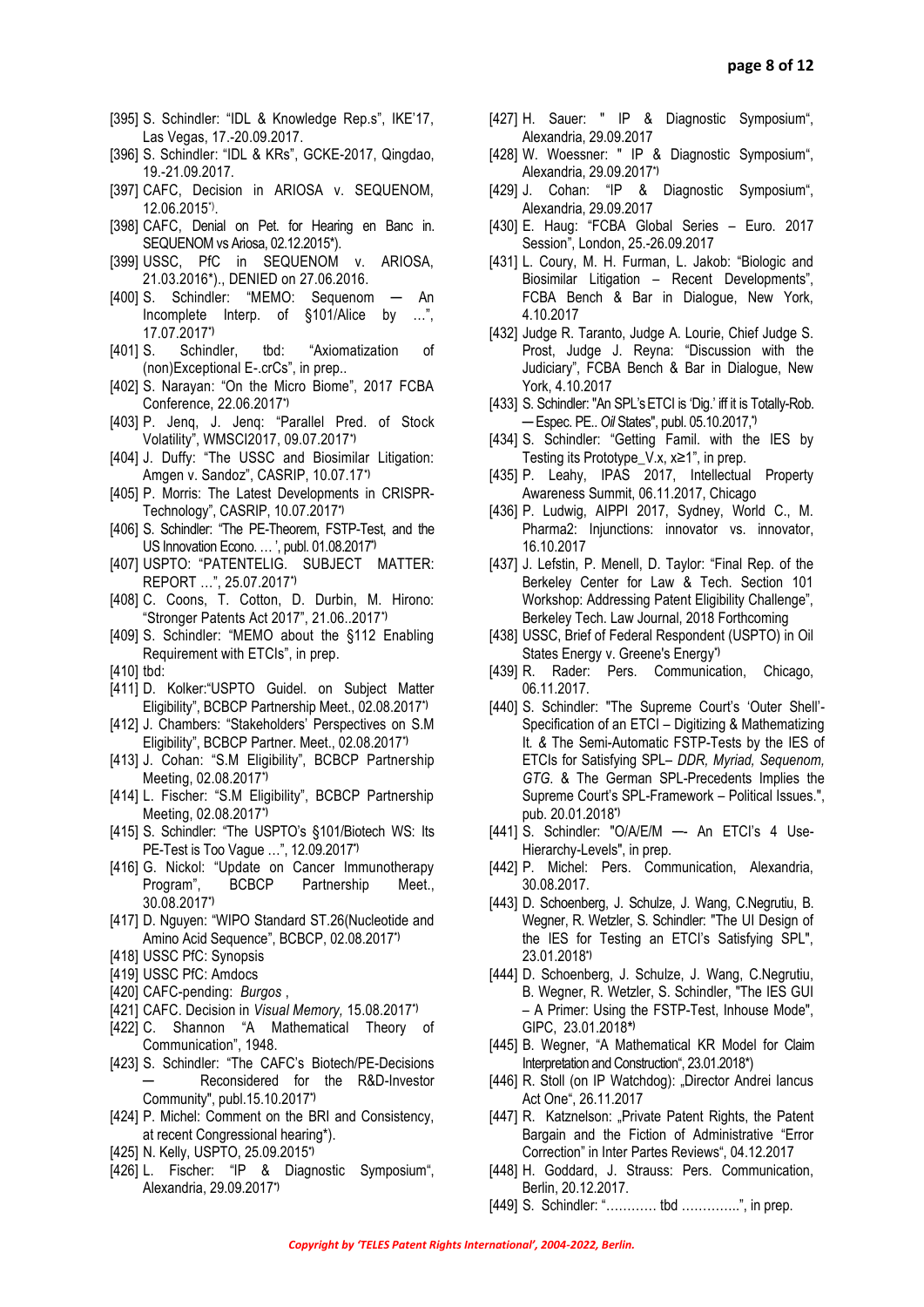- [450] E. Kandel: "Auf der Suche nach dem Gedächtnis.", Random House, 2006.
- [451] S. El-Metwally, O. Ouda, M. Helmy: "Next Generation Sequencing Technologies and Challenges in Sequence Assembly", Springer, 2014
- [452] CAFC, Decision in Finjan v. Blue Coat Systems, 10.01.2018**\*)** .
- [453] S. Schindler: "AI and US & German SPL will Boost R&D-Investments", publ.19.04.2018**\*)**
- [454] CAFC, Decision in EXERGEN, 08.03.2018**\*)**
- [455] MPEP-2018, 25.01.2018
- [456] S. Schindler: "Short AI Comment on MPEP2018 SECT2106 – NO IMPROVEMENT.", publ. 26.02.2018**\*)** .
- [457] B. Wegner, S. Schindler, et al.: "Mathematizing & Sequencing Any Rationalized ETCI", in prep.
- [458] S. Schindler: "Comment on the Absurdity of §101 in MPEP-2018\_Sect2106.", 16.03.2018**\*)** .
- [459] S. Schindler: "Andrei Iancu's Promises of More Certainty in USPTO's PE-Decisions – Hope- or Harmful?", publ. 03.05.2018**\*)**
- [460] USSC, Decision in Oil States, 24.04.2018**\*)**
- [461] USSC, Decision in SAS INSTITUTE, 24.04.2018**\*)**
- [462] CAFC,Decision in *Berkheimer vs.HP*, 08.02.2018**\*)**
- [463] A. Iancu: Statement before the Committee on the Judiciary U.S. Senate: "Oversight of the U.S. Patent and Trademark Office", 18.04.2018
- [464] [M. Borella](http://www.mbhb.com/attorneys/borella/) (PATENT DOCS): "USPTO Updates Patent Eligibility Guidance in View of Berkheimer", 23.04.2018
- [465] J. Matal: Opening Keynote, BIO's IPCC 2018, New Orleans, 11.04.2018.
- [466] A. Iancu: "Role of US Patent Policy in Domestic Innovation and Potential Impacts on Investment.", AmCham, 11.04.2018**\*)** .
- [467] CAFC, Decision in VANDA, 13.04.2018**\*)**
- [468] S. Schindler: "Andrei Iancu's Further Pub. Discuss. about USPTO's Serv.", publ. 11.05.2018**\*)**
- [469] USPTO's NPRM concerning the BRI,**\*)**
- [470] S. Schindler: "USPTO's Berkheimer PE-Guideline ... & A Question – not asked – as to USPTO's DataBase-Searching for Patent(-Application)s", REMAKE publ.06.07.2018**\*)**
- [471] A. lancu:: at the USPTO/APPC meeting in Alexandria, 03.05.2018
- [472] J. Manno, K. Parendo: "Demonstration: USPTO Search Tools', USPTO, 03.05.2018**\*)** .
- [473] A. lancu:: at the AIPLA meeting in Seattle, 15-17..05.2018.
- [474] R.Bahr, USPTO, MEMORANDUM (as to Berkheimer), 19.04.2018**\*)**
- [475] B. Goodlatte, Chairman of the Judiciary Committee: "Goodlatte Statement at USPTO Oversight Hearing", 22.05.2018**\*)**
- [476] A. Iancu: "Oversight of the USPTO", before the Committee on the Judiciary, US House of Representatives", 22.05.2018**\*)**
- [477] S

. Schindler: "Rationality Returns in the US SPL-Drama – it now has a White Knight.", 21.06.2018**\*)**

[478] A. Iancu: "Remarks delivered at the AEI", 21.06.2018\*)

- [479] S. Schindler: "Dropping the BRI-Standard is Necessary! But … ", publ.09.07.2018.
- [480] S. Schindler: "A Fresh Look at the USPTO's PE-Guidance ─ …", publ.19.07.2018.
- [481] A. Iancu: "Remarks delivered at the AEI", 21.06.2018\*)
- [482] S. Schindler: "Andrei Iancu After 100+ Days Even Stronger on Track.", publ. 25.07.2018\*)
- [483] S. Schindler: "A PE-Guideline for Anybody -Framework-based, Precise, Short, and Simple!!.", publ. 30.07.2018\*)
- [484] S. Schindler: Sliding Interpretations of AIA-§§ Threaten US Development of Emerging Technologies. Pertinent Supreme Court's Decisions Needed for Stabilizing the US NPS.", publ. 22.08.2018\*)
- [485] S. Schindler: Pers. Communications to Paul Michel, DC, 30.07.2018.
- [486] B. Mathis III: "No Light at the End of the (*Alice*) Tunnel. Not Even Close", IP WATCHDOG, 08.08.2018**\*)**
- [487] S. Mahanta: "CRISPR Modified CAR T-Cells Bolster Immuno Oncology Arsenal", IPWatchdog, 27.08.2018**\*)** .
- [488] S. Schindler: "*UC'*s vs. *Broad/MIT/Harvard'*s CRISPR Patents & the Supreme Court's Framework", **Part I**, publ. 20.09.2018\*)
- [489] S. Schindler: *UC'*s vs. *Broad/MIT/Harvard'*s ….", **Part II**, publ. 25.10..2018**\*)**
- [490] N.. Fleming: "Computer-calculated Compounds", NATURE, 31.05.2018**\*)** .
- [491] USPTO/PTAB: Decision in Broad/MIT/Harvard vs UC, 17.02.2017\*)
- [492] CAFC: Briefs of both parties to the CAFC in Broad/MIT/Harvard vs UC, 25.07./ 25.10.,/ 22.11.2017<sup>\*</sup>)
- [493] CAFC: Decision in Broad/MIT/Harvard vs UC, 10.09.2018\*)
- [494] K. Noonan: "CAFC Approves PTAB as to CRISPR Interference", PATENTDOCS, 10.09.2018**\*)** ..
- [495] S. Schindler, B. Wittig: "*UC'*s vs. *Broad's* **CRISPR** Patents …", **Part III**, publ. 30.01.2019**\*)**
- [496] WIPO: IP Handbook, Chap. 7 & Admin. Instructions – Ann. C, 2**nd** Ed. 2004, Reprint 2008\*)
- [497] USPTO: MPEP Chapter 2400 Biotechnology, Last Revised Jan. 2018\*)
- [498] EPO: EPC, Chapter V, 16**th** edition/June 2016 and DIRECTIVE 98-44-EC, 6. 7.1998\*)
- [499] US CONGRESS: H.R.5340 STRONGER Patents Act of 2018 (Bill) \*)
- [500] S. Schindler: "Andrei Iancu's § 101 Challenge Becoming his § 101 Success Story? The USPTO's Recent Claim Interpretation May Render *Alice's* § 101 Test As Patent Champion.", 14.11.2018**\*)**
- [501] G. Findlay: "Accurate Classification of BRCA1 Variants with Saturation Genome Editing.", Springer Nature Limited, publ. 12.09.2018**\*)** .
- [502] P. Akcakaya: "In vivo CRISPR editing with no detectable genome - wide off-target mutations", Springer Nature Limited, publ. 12.09.2018**\*)** .
- [503] S. Schindler, B. Wittig: "*UC'*s vs. *Broad's* …. ", **Part IV**,. 18.03.2019
- [504] USPTO: The 2019 §§ 101&112 Guidelines, 04.01.2019**\*)**
- [505] tbd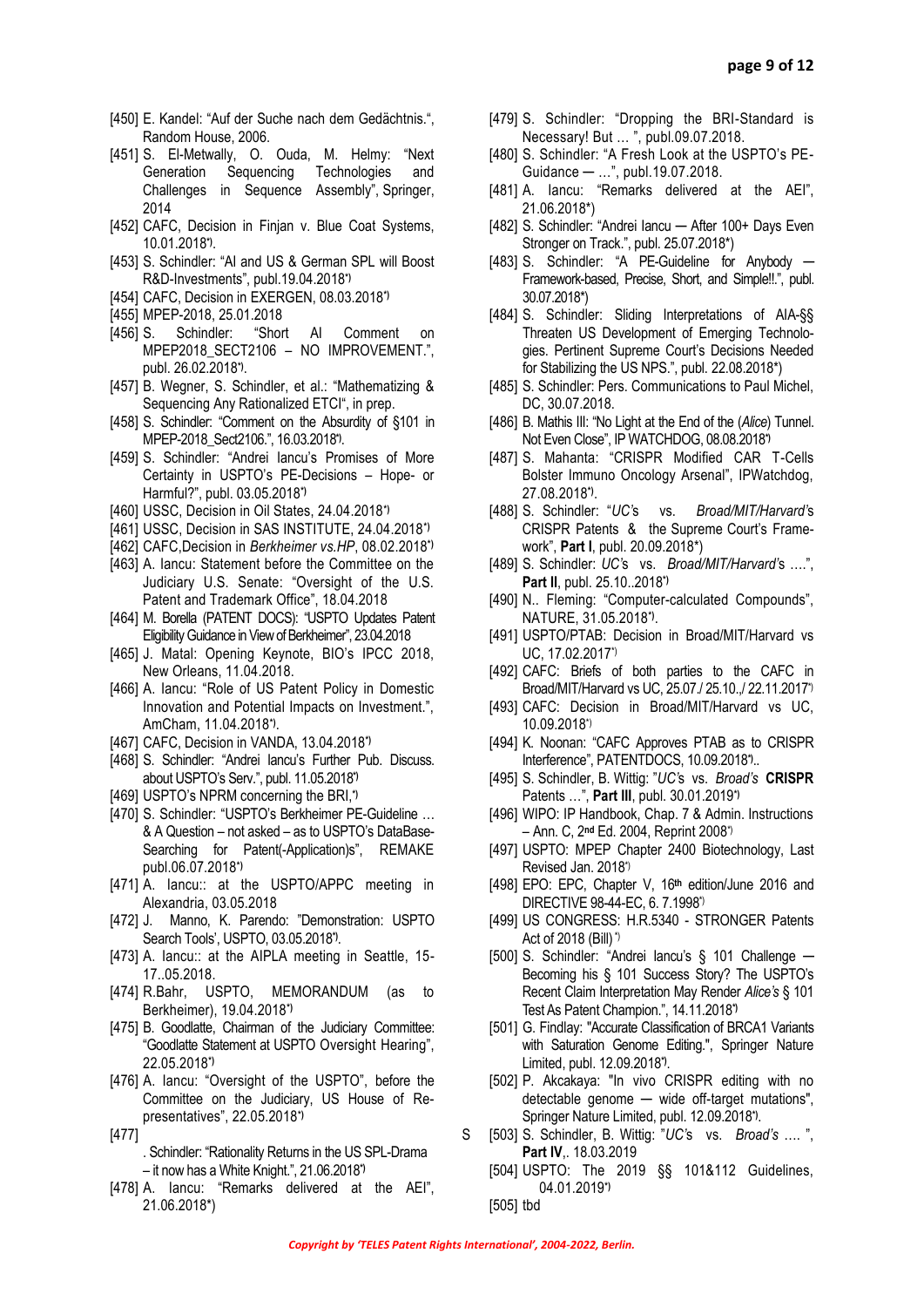[506] tbd

- [507] tbd
- [508] S. Schindler, B. Wittig: "The SPLAI-Relation of 'Application-Controlled ETCIs, ACETCIs', **Part V**", pub. 21.02.2020
- [509] S. Schindler: "Cutting Edge AI Enables the Innovation Expert System, 'IES', to Framework-Based Solving the PE-Problem for any ETCI", Corporate IP Counsel, 28-29.03.2019, NY**\*)** ,
- [510] S. Schindler: "Finally, CAFC & USPTO Started Friendly ….! One Year of Andrei Iancu's Spirit in the USPTO ─ and All US Legal Patent-Business is of Good-Will.", publ. 05.03.2019.**\*)**
- [511] CAFC, Decision in Athena, 06.02.2019**\*)**
- [512] G.Quinn: "Why the CAFC is to Blame ..", IPWATCHDOG, 25.02.2019**\*)**
- [513] A. Iancu: 'Opening Remarks of 14. APLI', USPTO, 21.03.2019.
- [514] R. Taylor, USPTO, 21.03.2019..
- [515] R. Taylor, see\*)
- [516] [D. Reardon,](http://www.ipwatchdog.com/author/david-reardon/) [G. Quinn:](http://www.ipwatchdog.com/author/gene-quinn-2/) "Alice is Due for Reversal: Science Proves Its Reasoning Unsound", 21.03.2019**\*)**
- [517] D. Carleton: "Showing 'Meaningful Limits' in Patent Claims", 19.03.2019**\*)**
- [518] A.Iancu: "Fire Side Chat about the PE-Problem", Arlington, ABA-IPL, 11.04.2019
- [519] B. Stoll: "Courts Can Resolve Patent Eligibility Problems, Iancu Says", ABA-IPL, 12.04.2019**\*)** .
- [520] S. Schindler:: "Andrei Iancu Will Resolve the PE-Problem as Required by Incentivizing Innovation", ABA-IPL, 21.04.2019**\*)**
- [521] W. Stegmüller : "[Unvollständigkeit und](https://www.amazon.de/gp/r.html?C=3ILR4VQSVD3HI&K=3R1MT6VAA57T8&M=urn:rtn:msg:201904130536332dab1c0fbd1e4057888a1de00a80p0eu&R=3P2Y7I6IGC7MD&T=C&U=https%3A%2F%2Fwww.amazon.de%2Fdp%2F3211812083%2Fref%3Dpe_3044161_185740101_TE_item&H=QVHVRJYAESIA6TI8EVKJXETXSHOA&ref_=pe_3044161_185740101_TE_item)  [Unentscheidbarkeit: "Die Metamathematischen](https://www.amazon.de/gp/r.html?C=3ILR4VQSVD3HI&K=3R1MT6VAA57T8&M=urn:rtn:msg:201904130536332dab1c0fbd1e4057888a1de00a80p0eu&R=3P2Y7I6IGC7MD&T=C&U=https%3A%2F%2Fwww.amazon.de%2Fdp%2F3211812083%2Fref%3Dpe_3044161_185740101_TE_item&H=QVHVRJYAESIA6TI8EVKJXETXSHOA&ref_=pe_3044161_185740101_TE_item)  [Resultate von Gödel, Church, Kleene, Rosser und](https://www.amazon.de/gp/r.html?C=3ILR4VQSVD3HI&K=3R1MT6VAA57T8&M=urn:rtn:msg:201904130536332dab1c0fbd1e4057888a1de00a80p0eu&R=3P2Y7I6IGC7MD&T=C&U=https%3A%2F%2Fwww.amazon.de%2Fdp%2F3211812083%2Fref%3Dpe_3044161_185740101_TE_item&H=QVHVRJYAESIA6TI8EVKJXETXSHOA&ref_=pe_3044161_185740101_TE_item)  [ihre Erkenntnistheoretische Bedeutung",](https://www.amazon.de/gp/r.html?C=3ILR4VQSVD3HI&K=3R1MT6VAA57T8&M=urn:rtn:msg:201904130536332dab1c0fbd1e4057888a1de00a80p0eu&R=3P2Y7I6IGC7MD&T=C&U=https%3A%2F%2Fwww.amazon.de%2Fdp%2F3211812083%2Fref%3Dpe_3044161_185740101_TE_item&H=QVHVRJYAESIA6TI8EVKJXETXSHOA&ref_=pe_3044161_185740101_TE_item) 1973, Springer.
- [522] CAFC, Decision in *StrikeForce*, 19.02.2019**\*)**
- [523] USSC: PfC in Berkheimer**\*)**
- [524] USSC: PfC in Hikma**\*)**
- [525] CAFC, Decision in Cleveland v. True Health,, 06.02.2019**\*)**
- [526] S. Schindler: "The Congress's New § 101 Initiative Accelerates Consolidating & Improving the PE Notion Vastly Agreed", this mail, publ.15.05.2019**\*)**
- [527] T. Tillis, C.Coons, D. Collins, H. Johnson, S. Stivers: "Press Release", publ. 17.04.2019**\*)**
- [528] J. Nurton: "Iancu Calls on CAFC to Fix Sect. 101 Problem", IP WHATCHDOG, 02.05.2019**\*)** ,
- [529] G. Quinn: "Iancu: PTO Guidance Gets 101 Right: Time for Courts to Follow Suit", IP WDOG, 07.05.2019**\*)**
- [530] A. Iancu: "Statement delivered before the US House Subcommittee on Courts, IP, and the Internet Committee on the Judiciary", DC, 09.05.2019**\*)**
- [531] M. Marello: "Urge the Drafters of the New Section 101 to Support Inventor-Friendly Reform", IP WHATCHDOG, 13.05.2019**\*)** ,
- [532] W. Rautenberg: "Einführung in die Mathematische Logik.", 2008, Springer..
- [533] R. Alexy: "Theorie der juristischen Argumentation", 2019, Suhrkamp.
- [534] tbd
- [535] tbd
- [536] S. Schindler::"The Congressional Committee's PE Initiative Basically Confirms USPTO's 2019 PE-Guideline ─ Yet the Latter's Vastly Agreed § 101 Meaning Requires Further Specificity for being PE[526] ─", publ. 30.05.2019**\*)**
- [537] S. Schindler::"Vagueness & Clustering: Fine in Politics ─ not in SPL." publ. 22.06.2019**\*)**
- [538] M. Borella: "Senate Subcommittee on Intellectual Property Holds Hearings on Rev. to 35 U.S.C. § 101", WHATCHDOG, 17.06.2019**\*)** ,
- [539] J. Berg: "DNA Patents Revisited, Science Journal, 19.06,2019\*).
- [540] S. Schindler: "Andrei Iancu's PTO-PE-2019-GuideLine Approaches the Framework — Broadly Agreed! The P. R. by Sens. Tillis & Coons — about the CAFC's PE Uncertainties ─ Promises Rapid Relief**.**", publ. 15.07.2019**\*)**
- [541] Tillis, Coons: "What We Learned at Patent Reform Hearings", publ. 24.06.2019**\*)**
- [542] A. Iancu: "The Current State of Innovativity within the Legal System — Views on Evolving Protection for IPRs in the US from the USPTO and the Courts.", NYIPLA, 22.03.2019, publ. 21.06.2019**\*)**
- [543] B. Stoll: "Update on 35 USC § 101 & Recent Legislation", publ. June 2019**\*)**
- [544] Sens. Tillis, Coons: "Statement on key Federal Circuit decision, continued uncertainty about patent eligibility", Press Release, 08.07.2019.\*)
- [545] S. Schindler, D. Schönberg, J. Schulze, R. Wetzler: "Claim Interpretation & Claim Construction for ETCIs: From Methaphysics&Metarationatity to Mathematics. Patents on ETCIs Enabling Both are in Courts Enforcable!", publ. 27.07.2019**\*)**
- [546] CAFC: *Athena vs. Mayo,* 03.07.2019**\*)** .
- [547] E. Malak: "Beyond 101: An Inventor's Plea for Comprehensive Reform of the U.S. Patent System.", IP WATCHDOG, 08.07.2019.**\*)**
- [547] R. Davis: "lancu Says USPTO Patent Eligibility Guidance Bringing Clarity", Law360\*)
- [548] B. Stoll, mail, 25.07.2019.
- [549] G. Berkely: "A treatise concerning the principles of human knowledge", 1710.
- [550] S. Schindler: "A Comment on Two Heavyweight Letters to the Congressional Subcommittee on IP", publ. 05.08.2019\*)
- [551] S. Schindler: "The 'Director's-Forum-on-AI-in-Patenting' is a Brilliant Idea  $-$  as to the Point.", publ. on 01.09.2019\*)
- [552] S. Schindler: "CAFC's Anew Legal Errors in Its ETCIs' PE-Decisions Need Supreme Court Clarification.", publ. 12.10.2019\*).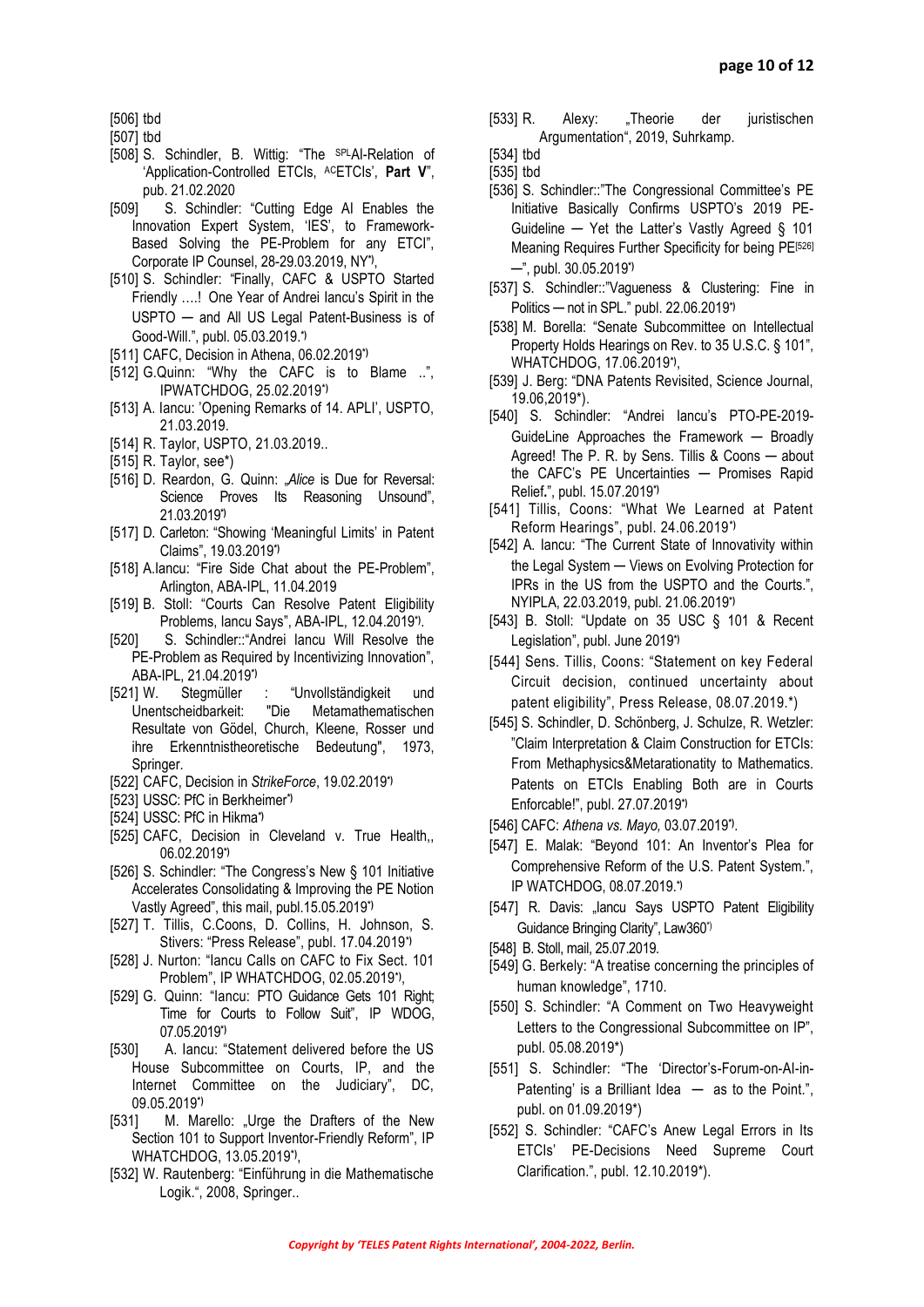- [553] L. Peter: "USPTO announces FRN on artificial intelligence patent issues", 26.08.2019\*)
- [554] G.Quinn: "A Strange Evolution: The Federal Circuit Has Entered the Theater of the Absurd", IPWATCHDOG, 26.09.2019\*)
- [555] CAFC, Decision in Chamberlain vs. TTI, 21.08.2019\*).
- [556] USSC: PfC in StrikeForce\*)
- [557] UC Berkeley: "PR Largest CRISPR Portfolio", 08.10.2019\*)
- [558] USSC: AB of HP
- [559] CAFC, Decision in AAM vs. Neapco, 03.10.2019\*)
- [560] A. Iancu: "Request for Comments on Patenting Artificial Inventions", 21.08.2019\*)
- [561] W. Xie: "Examining Confusion Between the Chamberlain & Berkheimer CAFC Decisions", 09.09.2019, IPWATCHDOG\*).
- [562] S.Schindler: "CAFC's & USPTO's ETCI-Patenting Fails Rationalizing Part of Supreme Court's PE Requirement.", publ. 24.10.2019\*).
- [565] FCBA Conference "Innovation and IP Leadership, …..", Honolulu, 15.10.2019\*)
- [566] USPTO: The 2019 § 101 October PE Guideline[504], 18.10.2019\*)
- [567] D. Crouch: "PTO Guidance: Bridging the Swamp", 18.10.2019\*)
- [568] M. Borella: "USPTO Publishes Update to Its Subject Matter Eligibility Guidance", 17 .10.2019\*)
- [569] WIPO: "World Intellectual Property Indicators 2019", \*)
- [570] S. Schindler: "US SPL & Its ETCIs are Det. Maths ─ i.e. Appl. Maths.", publ.31.10.2019\*).
- [571] S. Pierce: "PE of Diagnostic Tools: Utility as the Key to Unlocking Section 101", 27.10.2019, IP WATCHDOG\*)
- [572] S. Schindler: "No 101-Panel as Any Other", publ. 04.11.2019\*).
- [573] S. Schindler: "An Unnoticed AI Requ. Met by the Supreme Court's PE Philosophy ...", publ. 09.12.2019\*).
- [574] CAFC Decision in KPN v. Gemalto, 15.11.2019\*)
- [575] B. Wegner, S. Schindler, B. Wittig, C. Negrutiu, D. Schönberg, J. Schulze, R. Wetzler: "Math. Mod. the Meaning of FSTPtech Specifications of ETCIs", in preparation.
- [576] S. Schindler: "The 'AlsPL-test mod(SPL)  $\cong$  FSTP-Test' is the Strong PE-Test  $\forall$  ETCIs ...", pub. 03.01.2020\*).
- [577] S. Schindler: "The USPTO's PE-Guidance is still Mute about 'Wild Preemptivity'  $-$  ...", pub. 19.12.2019\*)
- [578] DoJ:AB in SC as to Berkheimer,pub.06.12.2019.\*)
- [579] DoJ: AB in SC as to HIKMA, pub. 6.12.2019. \*)
- [580] HP PfC in SC as to Berkheimer, pub. 2018 \*)
- [581] Athena: PfC in SC as to Mayo, pub. 01.10.2019\*)
- [582] Athena: PfC/Resp. in SC as to Mayo, pub. 9.12.2019\*)
- [583] HIKMA PfC in SC as to VANDA, pub. 27.12.2018
- [584] B.Grant: "... life science has moved us closer to a complete understanding of what makes us human …", The Scientist, 20.12.2019\*).
- [585] D. Kwon: "Hundreds of CRISPR patents have been granted … and the number of applications continues to grow at a rapid pace.", The Scientist, 15.07.2019\*).
- [586] S. Schindler: "AI-testing an ETCI Warrants Much Better Information than its PE-Test …", pub. 09.01.2020\*)
- [587] AIPLA: Reply to USPTO's AI-Enquiry\*).
- [588] AIPPI: Reply to USPTO's AI-Enquiry\*).
- [589] AUTM: Reply to USPTO's AI-Enquiry\*).
- [590] CCIA: Reply to USPTO's AI-Enquiry\*).
- [591] EFF: Reply to USPTO's AI-Enquiry\*).
- [592] IEEE: Reply to USPTO's AI-Enquiry\*)
- [593] IPO: Reply to USPTO's Al-Enquiry\*)
- [594] R STREET: Reply to USPTO's AI-Enquiry\*).
- [595] T. Rue: Reply to USPTO's AI-Enquiry\*).
- [596] S. Schindler: "AI Facilitates Testing ⩝ ETCI for PE & PA ─ Automat. or by AI-Theorem", pub. 10.03.2020\*)
- [597] WIPO Draft Issues Paper on Intellectual Property Policy and Artificial Intelligence, 13.12.2019
- [598] Max Planck Institute: "On the Draft Issues Paper of the WIPO on IP Policy and AI, 11.02.2020
- [599] CAFC: Oracle vs Google, 27.3.2018
- [600] Google`s Cert. Petition to the USSC in Google v Oracle, 24.6.2019, granted on 15.11.2019
- [601] Amicus Brief to the USSC in Google v Oracle, 27.9.2019
- [602] B. Wittig, S. Schindler, B. Wegner: "A first Mathemat. Specification of the COVID Virus", in prep.
- [603] S. Schindler: "Patenting / Copyrighting / Trademarking  $APIs$  — in Mathe. Al View", publ. 26.03.2020\*).
- [604] S. Schindler: "The Hard Need to Scientize COVID-19 Patents, e.g. the Gilead (Remdesivir) Patent", publ. 30.04.2020\*).
- [605] Clarke et al.: "Methods for Treating …& Coronaviridae Virus Infections', Pat.# US 10,251,904 B2\*)
- [606] R.Harasimowicz: "The Global Patent Race for a COVID-19 Vaccine', The National Law Review, 24.03.20\*)
- [607] J. Wang: 'Race against the Virus: COVID-19 Clinical Trials of Pharm. Pats. In Taiwan', IAM, 25.03.20\*)